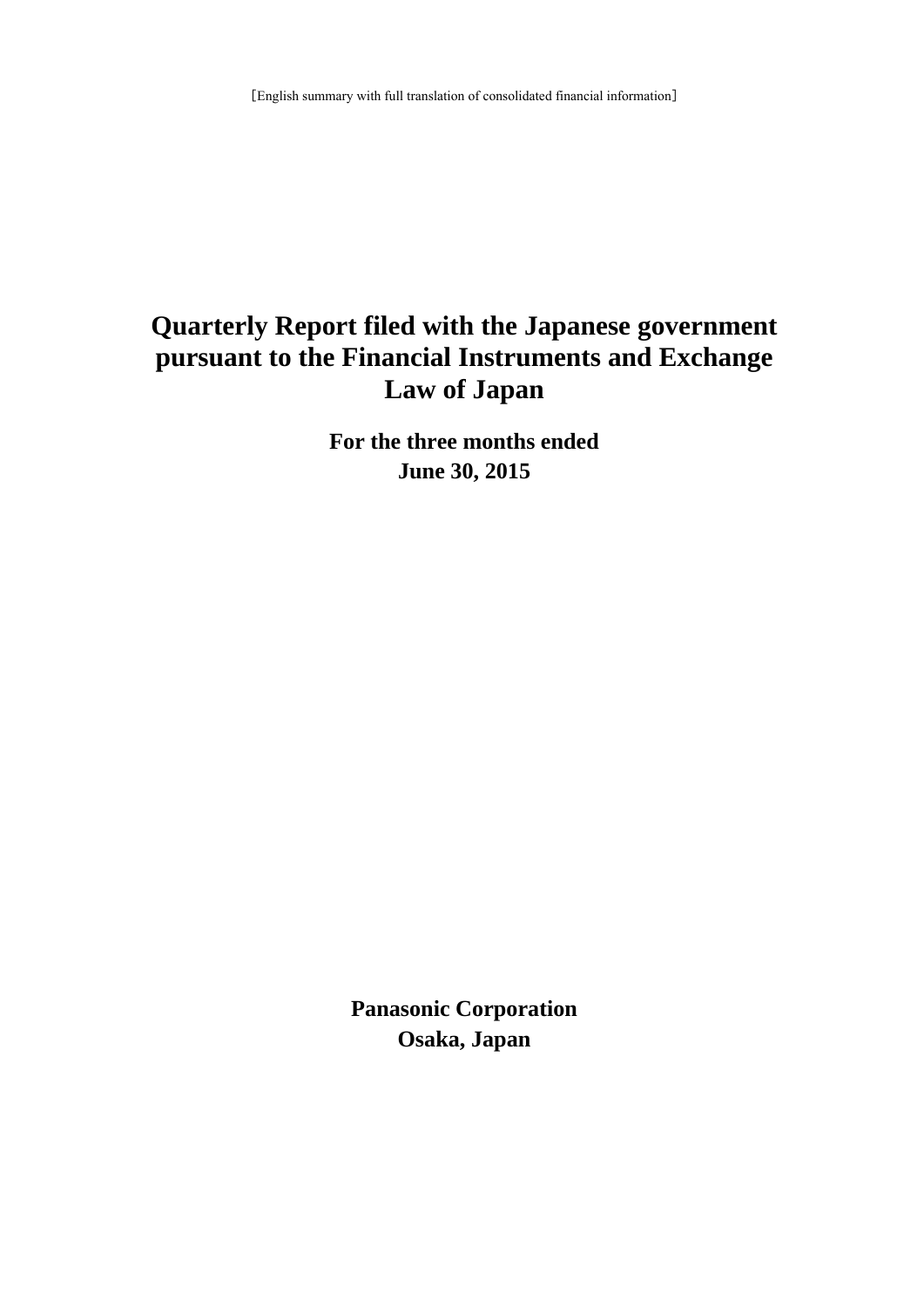# **CONTENTS**

# Page

| Ι. |     |  |
|----|-----|--|
|    |     |  |
|    |     |  |
| п  |     |  |
|    |     |  |
|    |     |  |
|    |     |  |
|    | (4) |  |
|    |     |  |
|    | (6) |  |
|    | (7) |  |
|    | (8) |  |
|    |     |  |
|    |     |  |
| Ш  |     |  |
|    |     |  |
|    |     |  |
|    |     |  |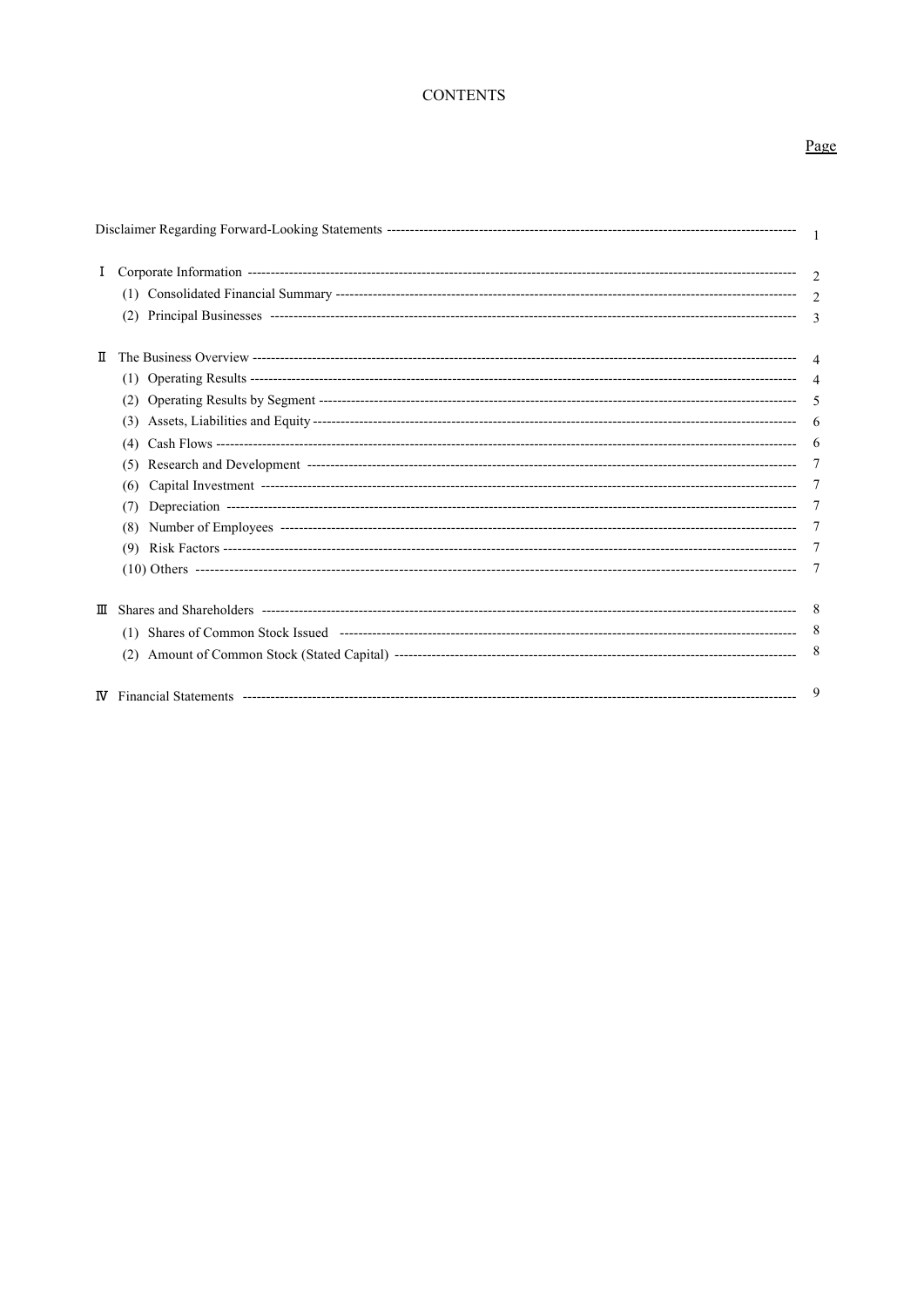#### **Disclaimer Regarding Forward-Looking Statements**

This quarterly report includes forward-looking statements (that include those within the meaning of Section 27A of the U.S. Securities Act of 1933, as amended, and Section 21E of the U.S. Securities Exchange Act of 1934), as amended about Panasonic and its Group companies (the Panasonic Group). To the extent that statements in this quarterly report do not relate to historical or current facts, they constitute forward-looking statements. These forward-looking statements are based on the current assumptions and beliefs of the Panasonic Group in light of the information currently available to it, and involve known and unknown risks, uncertainties and other factors. Such risks, uncertainties and other factors may cause the Panasonic Group's actual results, performance, achievements or financial position to be materially different from any future results, performance, achievements or financial position expressed or implied by these forward-looking statements. Panasonic undertakes no obligation to publicly update any forward-looking statements after the date of this quarterly report. Investors are advised to consult any further disclosures by Panasonic in its subsequent filings under the Financial Instrument and Exchange Act of Japan (the FIEA) and other publicly disclosed documents.

The risks, uncertainties and other factors referred to above include, but are not limited to, economic conditions, particularly consumer spending and corporate capital expenditures in the Americas, Europe, Japan, China and other Asian countries; volatility in demand for electronic equipment and components from business and industrial customers, as well as consumers in many product and geographical markets; the possibility that excessive currency rate fluctuations of the U.S. dollar, the euro, the Chinese yuan and other currencies against the yen may adversely affect costs and prices of Panasonic's products and services and certain other transactions that are denominated in these foreign currencies; the possibility of the Panasonic Group incurring additional costs of raising funds, because of changes in the fund raising environment; the possibility of the Panasonic Group not being able to respond to rapid technological changes and changing consumer preferences with timely and cost-effective introductions of new products in markets that are highly competitive in terms of both price and technology; the possibility of not achieving expected results or incurring unexpected losses in connection with the alliances or mergers and acquisitions; the possibility of not being able to achieve its business objectives through joint ventures and other collaborative agreements with other companies, including due to the pressure of price reduction exceeding that which can be achieved by its effort and decrease in demand for products from business partners which Panasonic highly depends on in BtoB business areas; the possibility of the Panasonic Group not being able to maintain competitive strength in many product and geographical areas; the possibility of incurring expenses resulting from any defects in products or services of the Panasonic Group; the possibility that the Panasonic Group may face intellectual property infringement claims by third parties; current and potential, direct and indirect restrictions imposed by other countries over trade, manufacturing, labor and operations; fluctuations in market prices of securities and other assets in which the Panasonic Group has holdings or changes in valuation of long-lived assets, including property, plant and equipment and goodwill, deferred tax assets and uncertain tax positions; future changes or revisions to accounting policies or accounting rules; the possibility of incurring expenses resulting from a leakage of customers' or confidential information from Panasonic's systems due to unauthorized access or a detection of vulnerability of network-connected products of the Panasonic Group; as well as natural disasters including earthquakes, prevalence of infectious diseases throughout the world, disruption of supply chain and other events that may negatively impact business activities of the Panasonic Group. The factors listed above are not all-inclusive and further information is contained in the most recent English translated version of Panasonic's securities reports under the FIEA and any other documents which are disclosed on its website.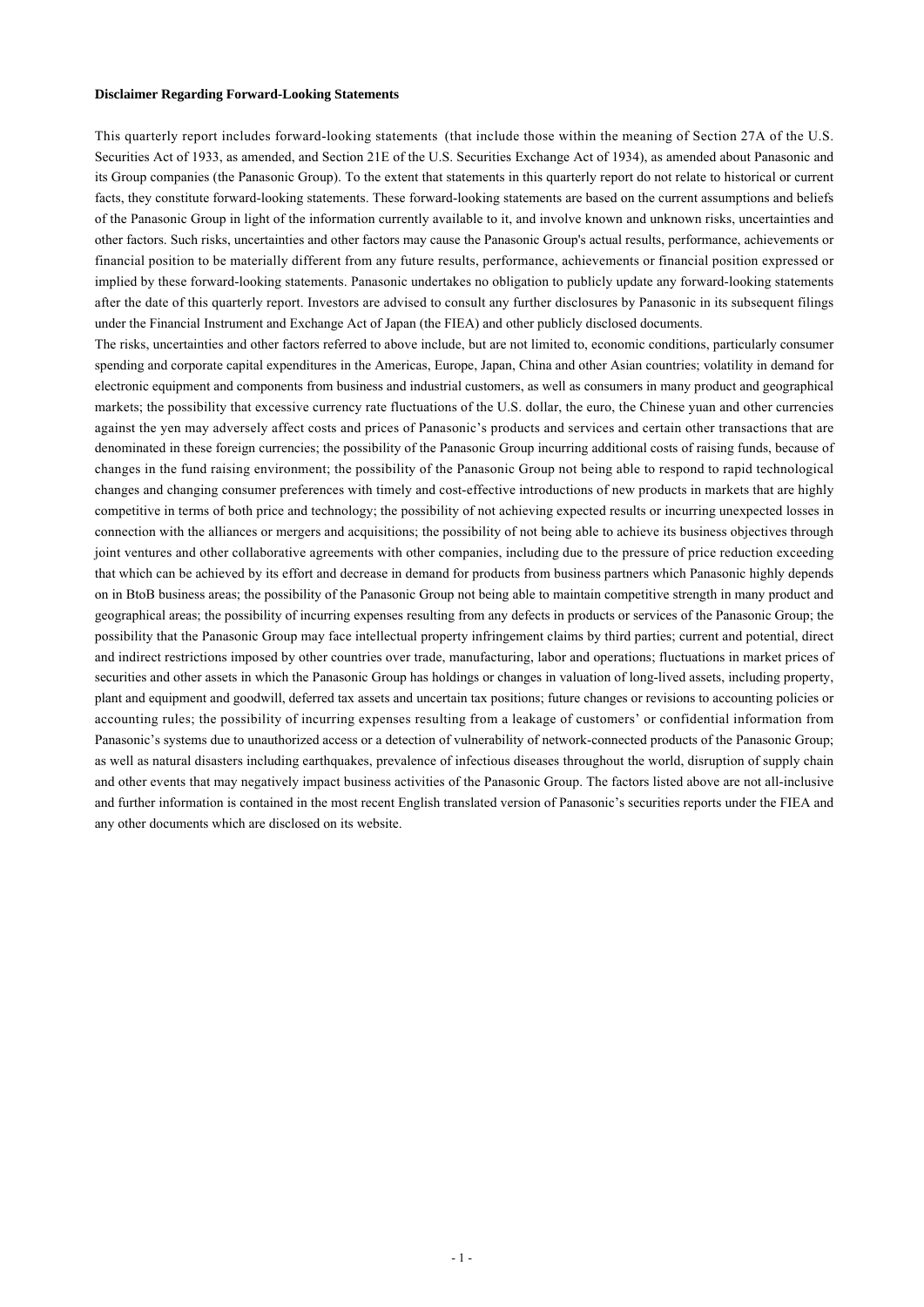# I **Corporate Information**

# **(1) Consolidated Financial Summary**

|                                                                                                                                           | Yen (millions), except per share amounts |                                     |                              |
|-------------------------------------------------------------------------------------------------------------------------------------------|------------------------------------------|-------------------------------------|------------------------------|
|                                                                                                                                           | Three months ended<br>June 30, 2015      | Three months ended<br>June 30, 2014 | Year ended<br>March 31, 2015 |
| Net sales                                                                                                                                 | 1,857,843                                | 1,852,280                           | 7,715,037                    |
| Income before income taxes                                                                                                                | 72,675                                   | 55,111                              | 182,456                      |
| Net income attributable to<br>Panasonic Corporation<br>Comprehensive income attributable to<br>Panasonic Corporation                      | 59,519<br>140,501                        | 37,929<br>34,023                    | 179,485<br>437,933           |
| Total Panasonic Corporation shareholders' equity                                                                                          | 1,940,485                                | 1,563,668                           | 1,823,293                    |
| Total equity                                                                                                                              | 2,107,054                                | 1,587,793                           | 1,992,552                    |
| <b>Total assets</b>                                                                                                                       | 6,037,585                                | 5,235,960                           | 5,956,947                    |
| Net income per share attributable to<br>Panasonic Corporation common<br>shareholders, basic (yen)<br>Net income per share attributable to | 25.75                                    | 16.41                               | 77.65                        |
| Panasonic Corporation common<br>shareholders, diluted (yen)                                                                               | 25.75                                    |                                     | 77.64                        |
| Panasonic Corporation shareholders' equity / total<br>assets $(\% )$                                                                      | 32.1                                     | 29.9                                | 30.6                         |
| Net cash provided by operating activities                                                                                                 | 86,740                                   | 127,638                             | 491,463                      |
| Net cash used in investing activities                                                                                                     | (72, 835)                                | (42,046)                            | (138,008)                    |
| Net cash provided by (used in) financing activities                                                                                       | (69, 144)                                | (37,740)                            | 257,615                      |
| Cash and cash equivalents at end of period                                                                                                | 1,247,544                                | 634,329                             | 1,280,408                    |

 Notes: 1. The Company's consolidated financial statements are prepared in conformity with U.S. generally accepted accounting principles (U.S. GAAP).

 2. Diluted net income per share attributable to Panasonic Corporation common shareholders in three months ended June 30, 2014 has been omitted because the Company did not have potential dilutive common shares that were outstanding for the period.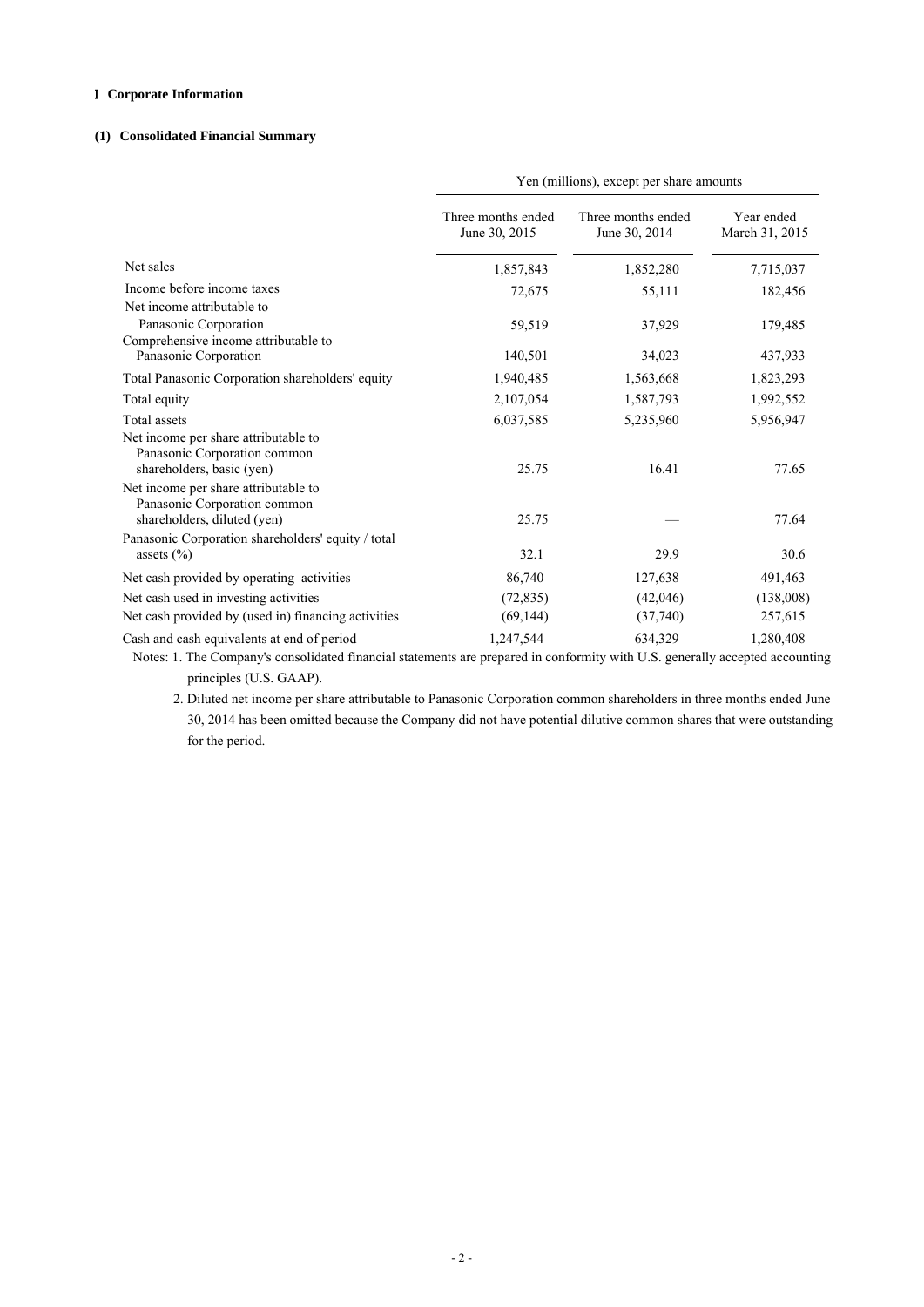### **(2) Principal Businesses**

The Panasonic Group is comprised primarily of the parent Panasonic Corporation and 464 consolidated subsidiaries in and outside of Japan, operating in close cooperation with each other. As a comprehensive electronics manufacturer, Panasonic is engaged in production, sales and service activities in a broad array of business areas.

Panasonic supplies spectrum of electric/electronic equipment and related products, which is categorized into the following five segments: Appliances, Eco Solutions, AVC Networks, Automotive & Industrial Systems, and Other.

During the three months ended June 30, 2015, there were changes in principal businesses and major affiliated companies as follows.

### Consolidated subsidiary:

As of April 1, 2015, SANYO North America Corporation (Automotive & Industrial Systems and Other) was merged to Panasonic Corporation of North America.

Associated company under the equity method:

As of June 30, 2015, Panasonic acquired 49% of shares in Ficosa International S.A. (Ficosa) which is a mirror manufacture for automotive-use in Spain classifying it as an associated company under the equity method.

The Company's consolidated financial statements have been prepared in conformity with U.S. GAAP, and the scope of affiliates are disclosed based on the definition of those accounting principles. The same applies to "Ⅱ The Business Overview."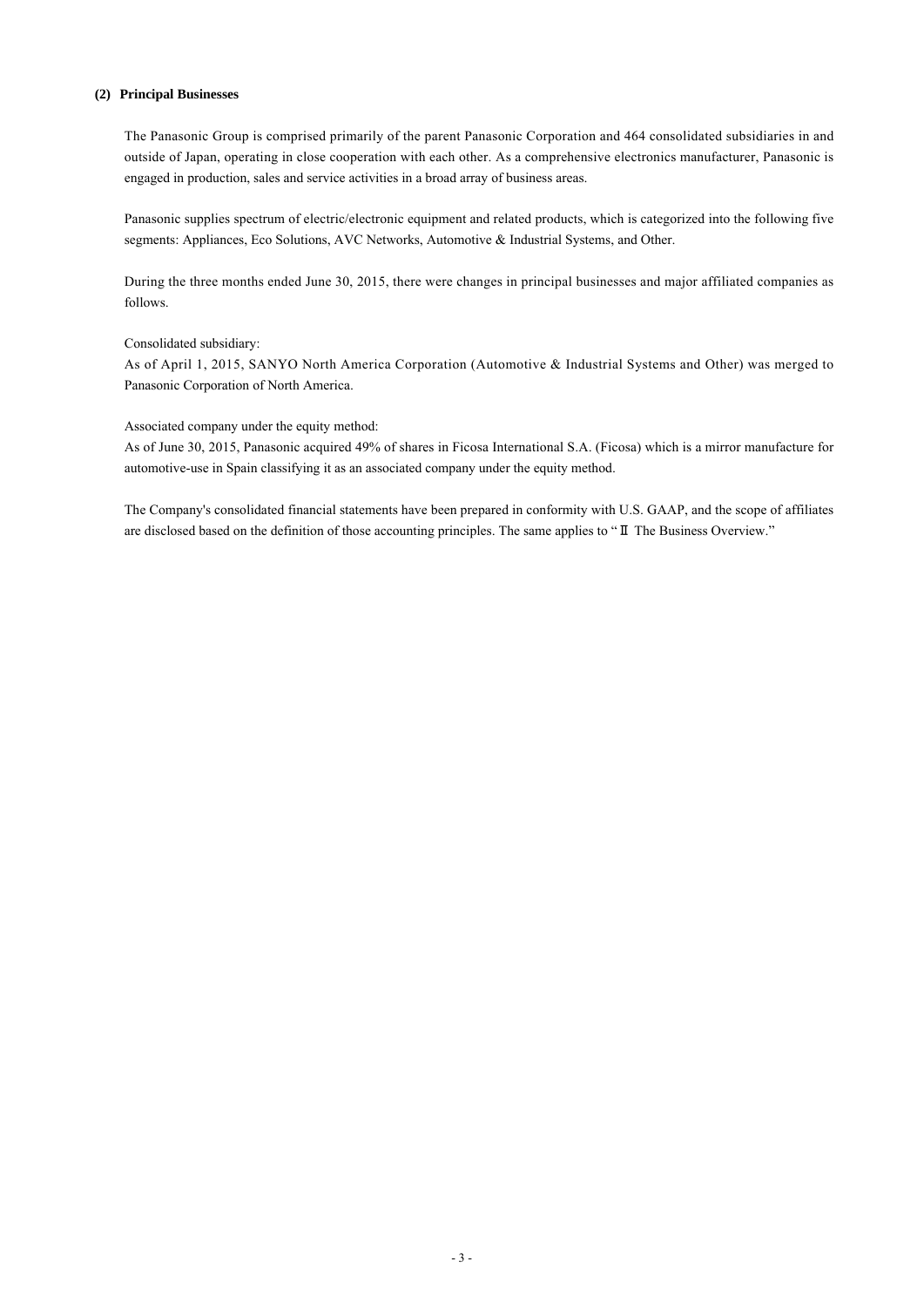### Ⅱ **The Business Overview**

### **(1) Operating Results**

During the fiscal 2016 first quarter under review, the economic expansion was slower in China and sluggish in some ASEAN countries. In Japan, personal spending was moderately weak, despite the improvement of the employment environment and signs of recovery in capital investment. In Europe and the U.S., economic recovery was slow but continuing.

Under such business circumstances, Panasonic positions its fiscal 2016 as a year to make a major change towards generating profit from sales growth. Recognizing its recent business conditions, Panasonic has carefully determined the business fields for its sustainable growth and has been promoting various initiatives.

As one of the initiatives during the fiscal 2016 first quarter, for housing business, the Company decided on capital investment to boost capacity of solar cells at its production sites in Japan to meet growing demand in the global solar market. For automotive business, Ficosa in Spain and the Company announced the agreement on their capital and business alliance in September 2014 to launch electronic mirror systems business in a timely manner. After completing approval procedures from related authorities, Panasonic has a 49% stake in Ficosa in June 2015. Accordingly the Company started business alliance with Ficosa and is involved in its management.

Consolidated group sales for the fiscal 2016 first quarter were 1,857.8 billion yen in line with the same period of fiscal 2015 (a year ago). Domestic sales decreased year on year due mainly to slower recovery in housing market and the effect of demand surge before the tax hike remaining for some products in the same period of last year. Overseas sales increased year on year due mainly to a positive effect from yen depreciation and sales increases in BtoB solutions, automotive electronic and LCD panel businesses, although sales in TVs decreased significantly due mainly to downsizing marketing activities to pursue better profitability.

Operating profit\*decreased by 7% to 76.6 billion yen from a year ago due mainly to the negative impact on profitability such as sales decrease excluding the effect of exchange rate, despite streamlining of material-related process and the restructuring. Income before income taxes increased by 32% to 72.7 billion yen comparing with the same period of last year. This was due mainly to the expenses for preventing further accidents with the residential water heating systems incurred a year ago and the improvement in the financial income (loss) in fiscal 2016.

Net income attributable to Panasonic Corporation significantly increased by 57% to 59.5 billion yen from a year ago, due to the benefit from the revaluation of deferred tax assets as a result of the board resolution to apply for consolidated tax in Japan.

\* In order to be consistent with generally accepted financial reporting practices in Japan, operating profit, a non-GAAP measure, is presented as net sales less cost of sales and selling, general and administrative expenses. The Company believes that this is useful to investors in comparing the Company's financial results with those of other Japanese companies.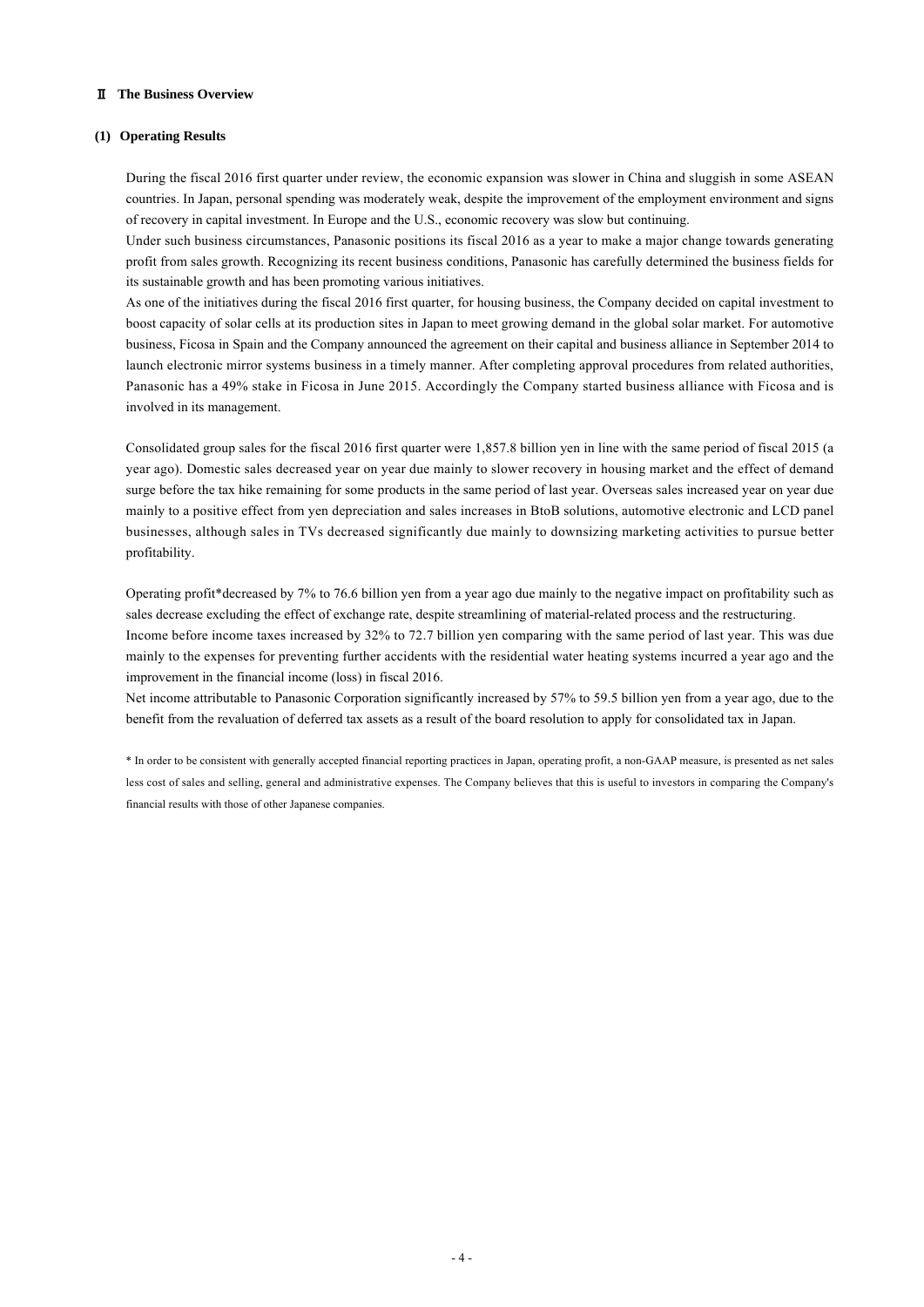### **(2) Operating Results by Segment**

The Company's first quarter consolidated sales and profits by segment with previous year comparisons are summarized as follows:

Certain businesses were transferred among segments on April 1, 2015. Accordingly, the figures for segment information in fiscal 2015 have been reclassified to conform to the presentation for fiscal 2016.

### *Appliances*

Sales decreased by 3% to 599.0 billion yen from a year ago. This was due mainly to sales decreases in TV business as a result of downsizing marketing activities. However, sales in laundry systems and vacuum cleaner, and cold chain businesses were favorable mainly in Japan.

Segment profit decreased by 23% to 23.8 billion yen from a year ago due mainly to Japanese yen depreciation and Brazilian real depreciation. Another impact from sales decreases also dragged down profitability.

#### *Eco Solutions*

Sales decreased by 4% to 370.2 billion yen compared with the previous year. This was due mainly to the backlog orders associated with undelivered products due to the winter storms and the demand surge prior to the consumption tax hike in Japan occurred a year ago. Flagging sales in housing system and energy system businesses because of slower recovery in Japanese housing market and weakening solar panel market also resulted in the overall sales decrease.

Segment profit significantly decreased by 43% to 9.2 billion yen from a year ago due mainly to sales decrease, product price declines and negative impact of exchange rate fluctuation, despite the positive impact of rationalization in materials and others.

### *AVC Networks*

Sales increased by 5% to 271.2 billion yen from a year ago. This result was due mainly to favorable sales of the vertical solution business in North America, and visual and imaging business including security system business in Japan. In addition, solutions business sales expanded especially in Japan.

Segment profit was 5.1 billion yen, turned to black, compared with a loss of 3.1 billion yen a year ago, due to profit improvement by sales increase mainly in vertical solution business.

### *Automotive& Industrial Systems*

Sales increased by 2% to 696.6 billion yen from a year ago. Favorable sales in automotive electronics business such as cameras for automotive-use, LCD panels business and FA business, as well as the positive impact of exchange rate fluctuation, contributed to the overall increase.

Segment profit increased by 35% to 28.5 billion yen from a year ago due mainly to rationalization in materials, fixed-cost reductions and the positive impact of exchange rate fluctuation, although R&D costs mainly in automotive business increased.

#### *Other*

Sales decreased by 14% to 123.1 billion yen from a year ago due mainly to the business transfers.

Segment loss was 5.2 billion yen, compared with a loss of 2.0 billion yen a year ago, worsened from a year ago.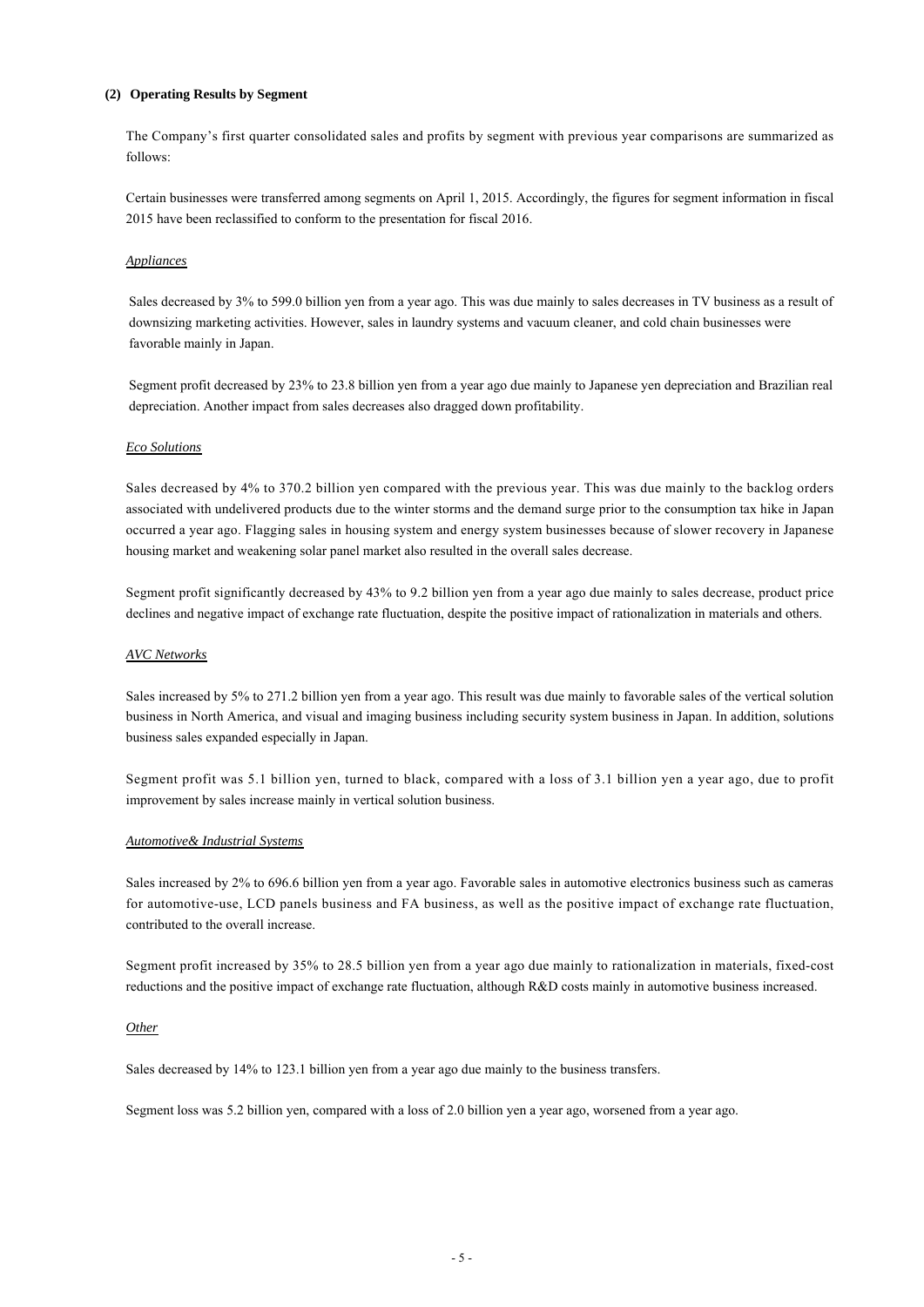### **(3) Assets, Liabilities and Equity**

The Company's consolidated total assets as of June 30, 2015 increased by 80.6 billion yen to 6,037.6 billion yen from March 31, 2015. This was due mainly to yen depreciation and the seasonal increase in its inventory, despite decreases in cash and cash equivalent and account receivables.

The Company's consolidated total liabilities as of June 30, 2015 decreased by 33.9 billion yen to 3,930.5 billion yen from March 31, 2015. This was due mainly to redemption of unsecured straight bonds.

Panasonic Corporation shareholders' equity increased by 117.2 billion yen, compared with March 31, 2015, to 1,940.5 billion yen. This was due mainly to recording Net income attributable to Panasonic Corporation and improvement in accumulated other comprehensive income (loss) along with yen depreciation. Adding Noncontrolling interests to Panasonic Corporation shareholders' equity, total equity was 2,107.1 billion yen.

# **(4) Cash Flows**

### *Cash flows from operating activities*

Net cash provided by operating activities for the first quarter ended June 30, 2015 amounted to 86.7 billion yen, down 40.9 billion yen from a year ago. This was due mainly to worsening working capital including inventories.

### *Cash flows from investing activities*

Net cash used in investing activities amounted to 72.8 billion yen, up 30.8 billion yen from a year ago. This was due mainly to purchase of associated companies' shares.

Accordingly, free cash flow (net cash provided by operating activities plus net cash provided by investing activities) decreased by 71.7 billion yen from a year ago to 13.9 billion yen.

### *Cash flows from financing activities*

Net cash used in financing activities amounted to 69.1 billion yen, up 31.4 billion yen from a year ago. This was due mainly to redemption of unsecured straight bonds.

Taking into consideration exchange rate fluctuations, cash and cash equivalents totaled 1,247.5 billion yen as of June 30, 2015, down 32.9 billion yen compared with the end of the fiscal 2015.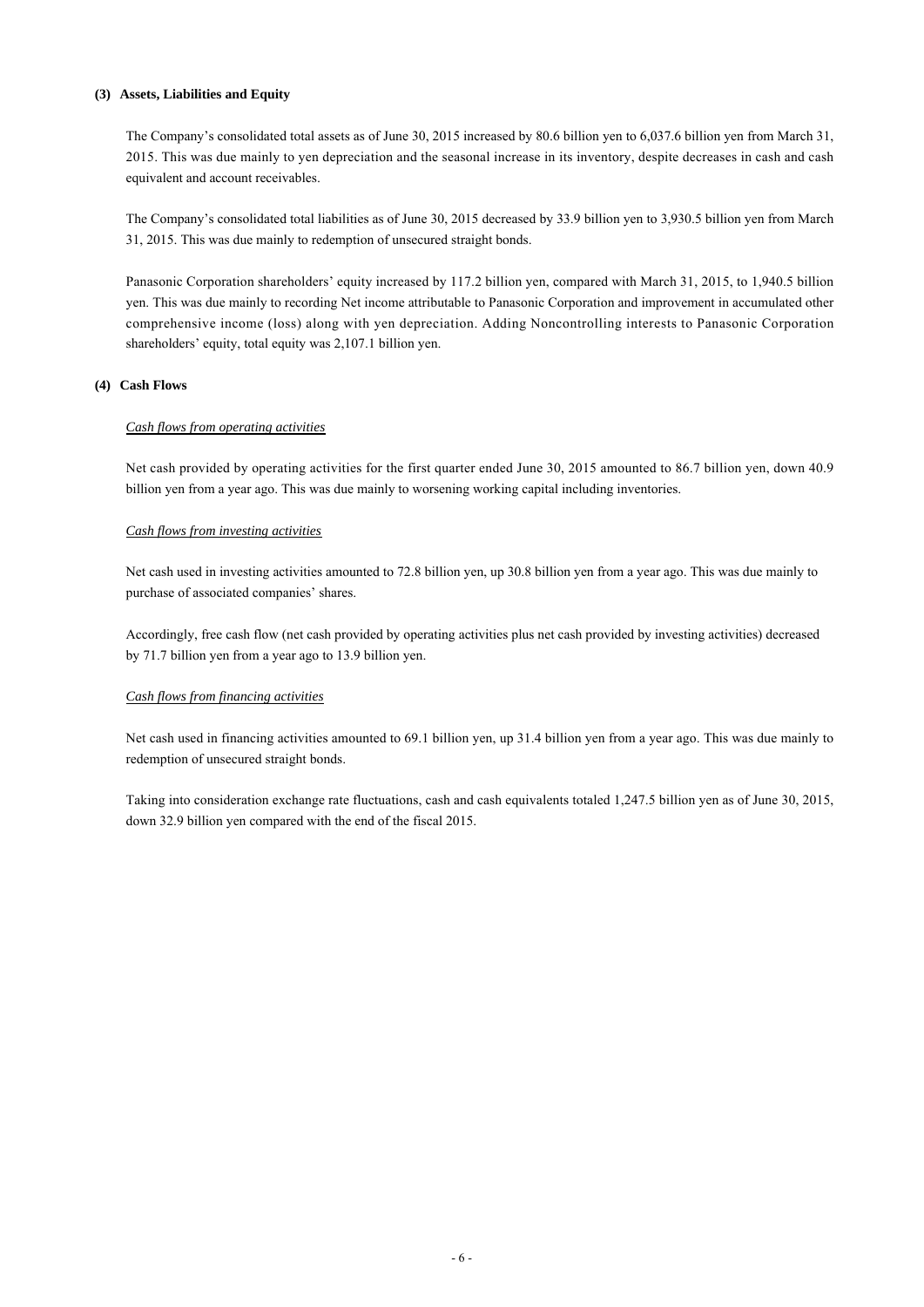### **(5) Research and Development**

Panasonic's R&D expenditures for the three months ended June 30, 2015 totaled 111.1 billion yen, up 3% from a year ago. There were no significant changes in R&D activities for the period.

### **(6) Capital Investment**

Panasonic's capital investment (tangible assets) for the three months ended June 30, 2015 totaled 42.5 billion yen, up 3% from a year ago.

### **(7) Depreciation**

Panasonic's depreciation (tangible assets) for the three months ended June 30, 2015 totaled 58.0 billion yen, down 0.5% from a year ago.

### **(8) Number of Employees**

Number of employees at the end of the first quarter of fiscal 2016 was 253,864, a decrease of 220, compared with the end of the fiscal 2015.

# **(9) Risk Factors**

There were no risks newly identified during the three months ended June 30, 2015. There were no significant changes with regard to the "Risk Factors" stated in the annual securities report of the prior fiscal year.

### **(10) Others**

Panasonic and Panasonic Information Systems Co., Ltd. (Panasonic IS) conducted a share exchange which resulted in Panasonic IS becoming a wholly-owned subsidiary of Panasonic effective August 1, 2015. Shares of Panasonic IS were delisted from the Tokyo Stock Exchange as of July 29, 2015 prior to the effective date.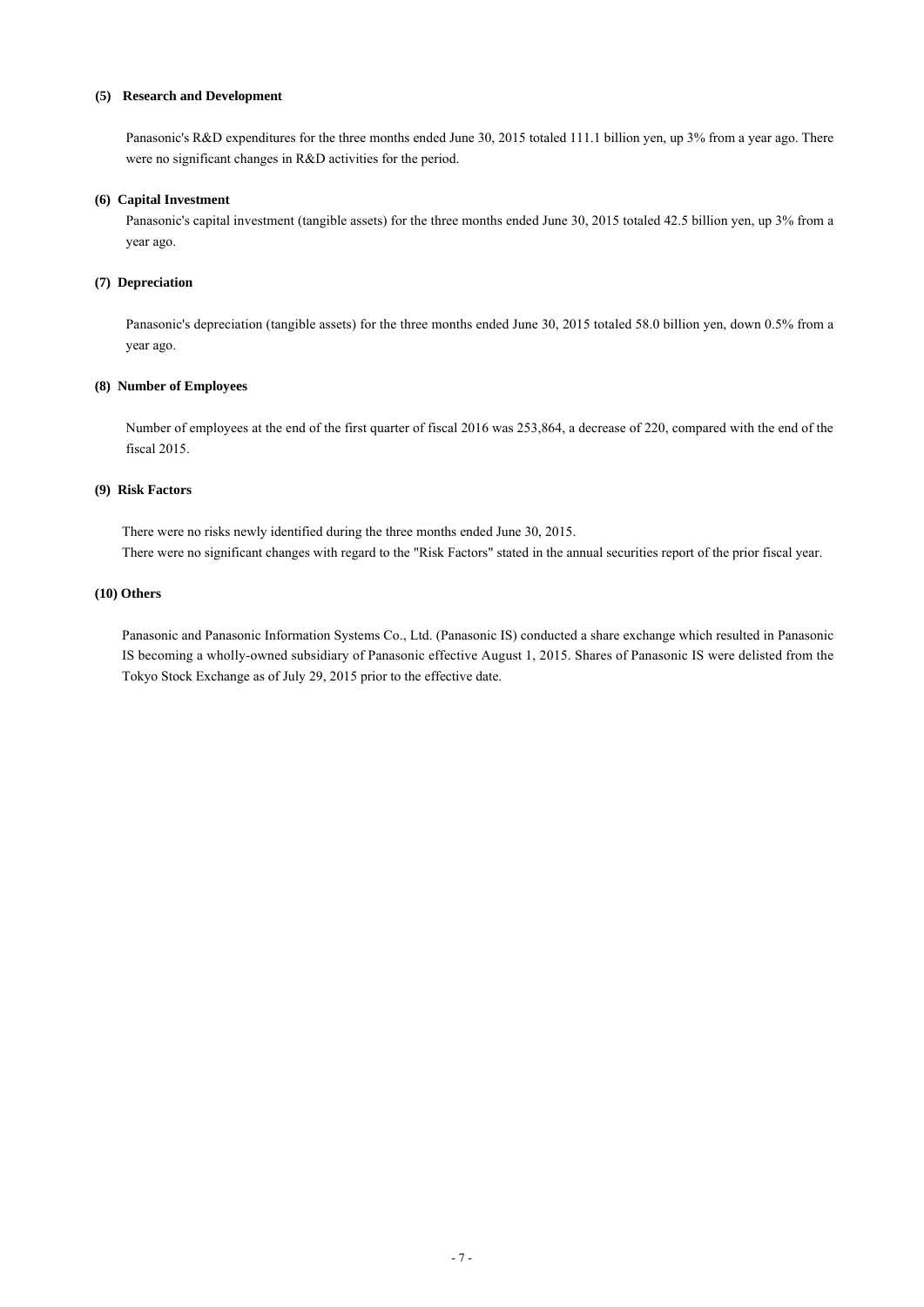# Ⅲ **Shares and Shareholders**

# **(1) Shares of Common Stock Issued as of June 30, 2015: 2,453,053,497 shares**

The common stock of the Company is listed on the Tokyo and Nagoya stock exchanges in Japan.

**(2) Amount of Common Stock (Stated Capital) as of June 30, 2015: 258,740 million yen**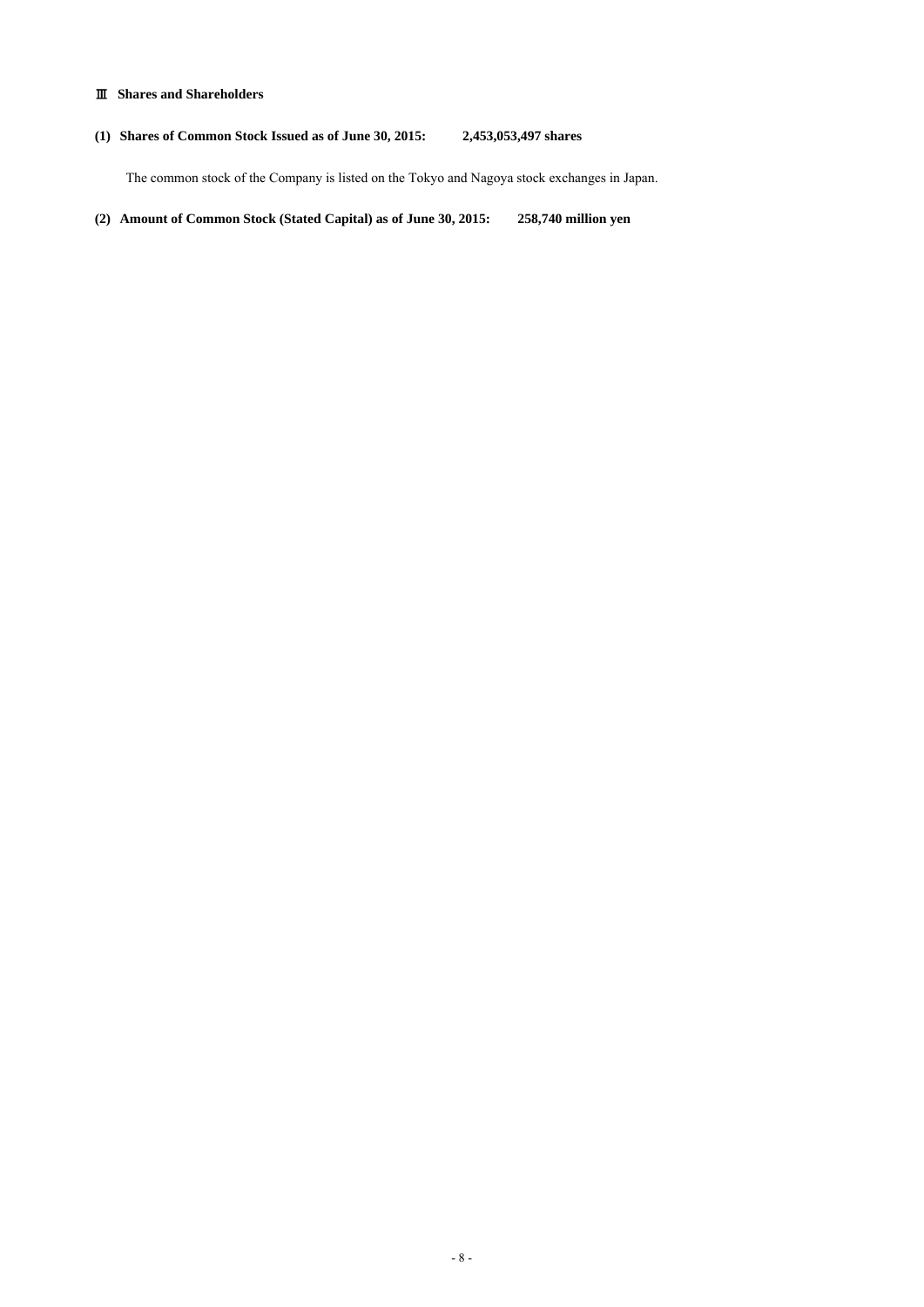# **CONTENTS**

# Ⅳ **Financial Statements**

Index of Consolidated Financial Statements of Panasonic Corporation and Subsidiaries:

|                                                                                       | Page |
|---------------------------------------------------------------------------------------|------|
|                                                                                       | 10   |
| Consolidated Statements of Income and Consolidated Statements of Comprehensive Income | 12   |
|                                                                                       | 13   |
|                                                                                       | 15   |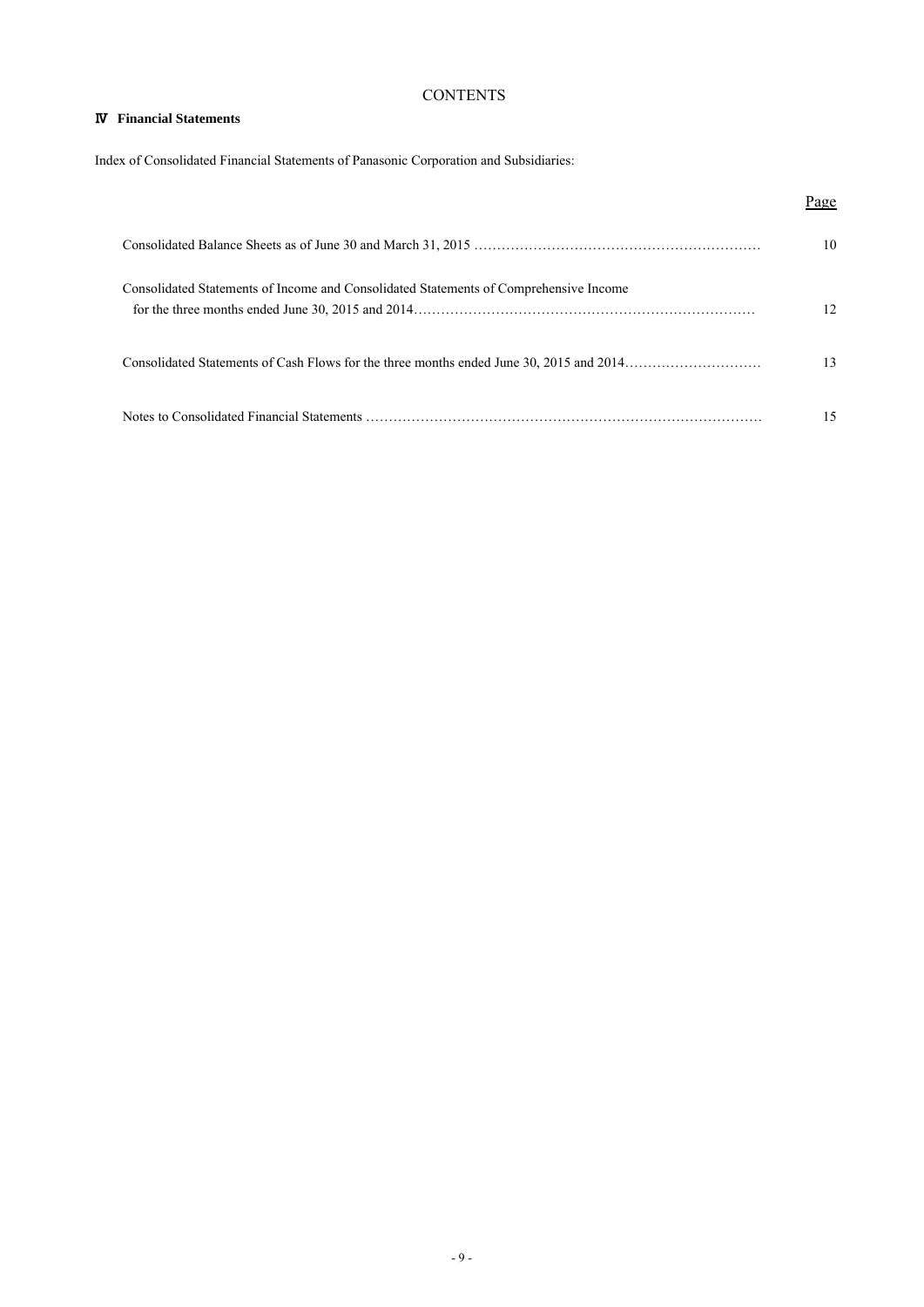# Consolidated Balance Sheets

# June 30 and March 31, 2015

|                                         | Yen (millions) |                |  |
|-----------------------------------------|----------------|----------------|--|
| Assets                                  | June 30, 2015  | March 31, 2015 |  |
| Current assets:                         |                |                |  |
| Cash and cash equivalents               | 1,247,544      | 1,280,408      |  |
| Time deposits                           | 22,449         | 18,470         |  |
| Trade receivables:                      |                |                |  |
| <b>Notes</b>                            | 79,907         | 79,055         |  |
| Accounts                                | 912,217        | 937,986        |  |
| Allowance for doubtful receivables      | (26, 142)      | (24, 947)      |  |
| Net trade receivables                   | 965,982        | 992,094        |  |
| Inventories (Note 2)                    | 843,583        | 762,670        |  |
| Other current assets                    | 417,393        | 359,098        |  |
| Total current assets                    | 3,496,951      | 3,412,740      |  |
| Investments and advances (Note 3)       | 352,512        | 313,669        |  |
| Property, plant and equipment (Note 5): |                |                |  |
| Land                                    | 269,599        | 268,658        |  |
| <b>Buildings</b>                        | 1,432,369      | 1,422,561      |  |
| Machinery and equipment                 | 2,810,814      | 2,776,617      |  |
| Construction in progress                | 42,619         | 54,358         |  |
|                                         | 4,555,401      | 4,522,194      |  |
| Less accumulated depreciation           | 3,192,230      | 3,147,363      |  |
| Net property, plant and equipment       | 1,363,171      | 1,374,831      |  |
| Other assets:                           |                |                |  |
| Goodwill                                | 456,657        | 457,103        |  |
| Intangible assets (Notes 5)             | 169,237        | 172,898        |  |
| Other assets                            | 199,057        | 225,706        |  |
| Total other assets                      | 824,951        | 855,707        |  |
|                                         | 6,037,585      | 5,956,947      |  |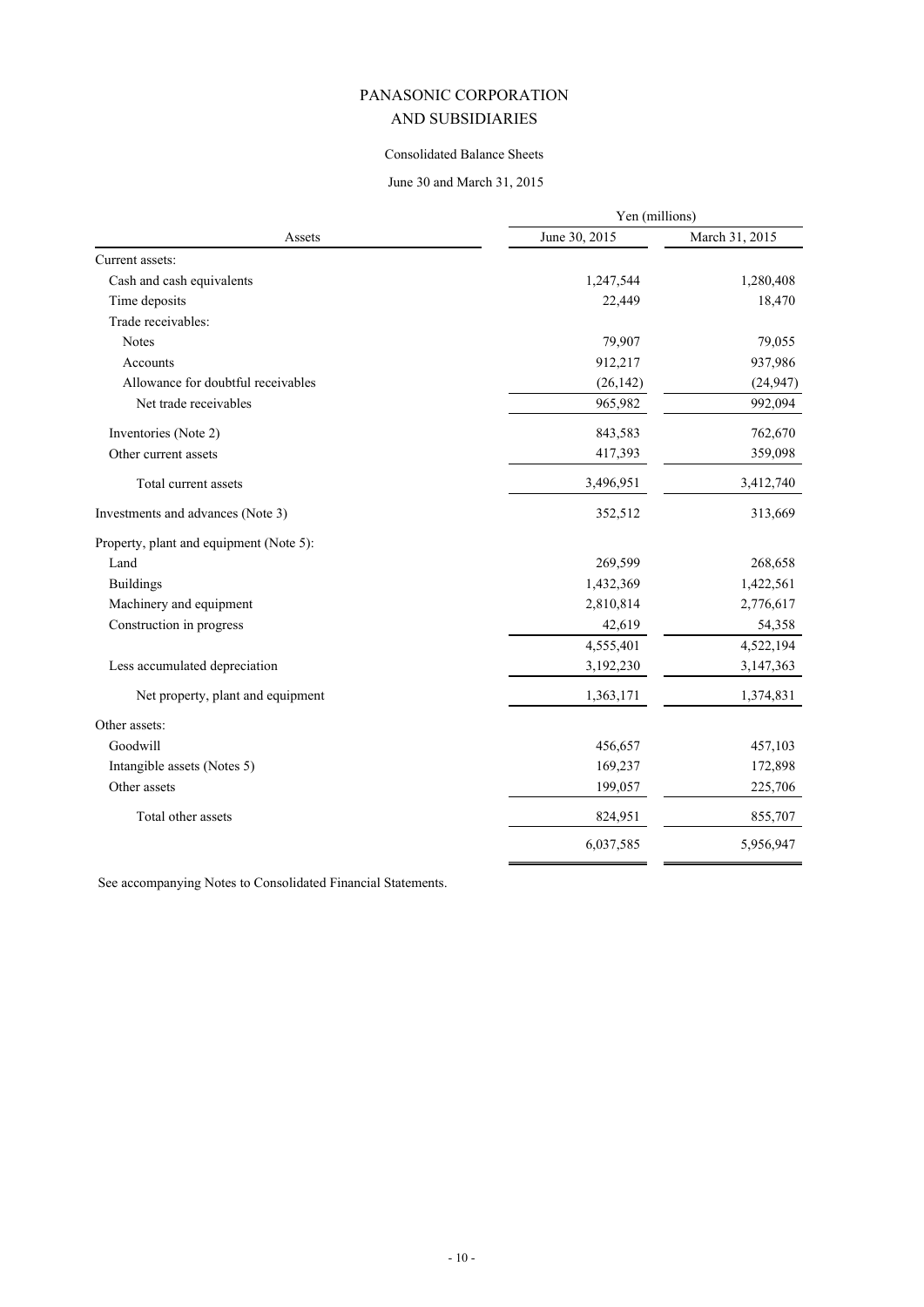# Consolidated Balance Sheets

# June 30 and March 31, 2015

|                                                                                          | Yen (millions) |                |
|------------------------------------------------------------------------------------------|----------------|----------------|
| Liabilities and Equity                                                                   | June 30, 2015  | March 31, 2015 |
| Current liabilities:                                                                     |                |                |
| Short-term debt, including current portion of<br>long-term debt                          | 228,293        | 260,531        |
| Trade payables:                                                                          |                |                |
| <b>Notes</b>                                                                             | 259,062        | 236,970        |
| Accounts                                                                                 | 736,232        | 746,335        |
| Total trade payables                                                                     | 995,294        | 983,305        |
| Accrued income taxes                                                                     | 49,595         | 39,733         |
| Accrued payroll                                                                          | 257,498        | 206,686        |
| Other accrued expenses                                                                   | 868,438        | 887,585        |
| Deposits and advances from customers                                                     | 95,205         | 79,277         |
| Employees' deposits                                                                      | 122            | 584            |
| Other current liabilities                                                                | 274,859        | 275,099        |
| Total current liabilities                                                                | 2,769,304      | 2,732,800      |
| Noncurrent liabilities:                                                                  |                |                |
| Long-term debt                                                                           | 711,255        | 712,385        |
| Retirement and severance benefits                                                        | 270,910        | 332,661        |
| Other liabilities                                                                        | 179,062        | 186,549        |
| Total noncurrent liabilities                                                             | 1,161,227      | 1,231,595      |
| Equity(Note 7):                                                                          |                |                |
| Panasonic Corporation shareholders' equity:                                              |                |                |
| Common stock:                                                                            |                |                |
| Authorized - 4,950,000,000 shares<br>$-2,453,053,497$ shares<br>Issued                   | 258,740        | 258,740        |
| Capital surplus                                                                          | 983,962        | 984,111        |
| Retained earnings(Note 13)                                                               | 1,057,647      | 1,021,241      |
| Accumulated other comprehensive income (loss) (Note 8):                                  |                |                |
| Cumulative translation adjustments                                                       | 48,569         | 11,858         |
| Unrealized holding gains of available-for-sale<br>securities (Note 3)                    | 29,595         | 14,285         |
| Unrealized holding gains of derivative instruments                                       | 135            | 3,135          |
| Pension liability adjustments                                                            | (190, 568)     | (222, 529)     |
|                                                                                          | (112, 269)     | (193, 251)     |
| Treasury stock, at cost:<br>141,817,371 shares (141,789,018 shares as of March 31, 2015) | (247, 595)     | (247, 548)     |
| Total Panasonic Corporation shareholders' equity                                         | 1,940,485      | 1,823,293      |
| Noncontrolling interests                                                                 | 166,569        | 169,259        |
| Total equity                                                                             | 2,107,054      | 1,992,552      |
| Commitments and contingent liabilities (Notes 4 and 11)                                  |                |                |
|                                                                                          | 6,037,585      | 5,956,947      |
|                                                                                          |                |                |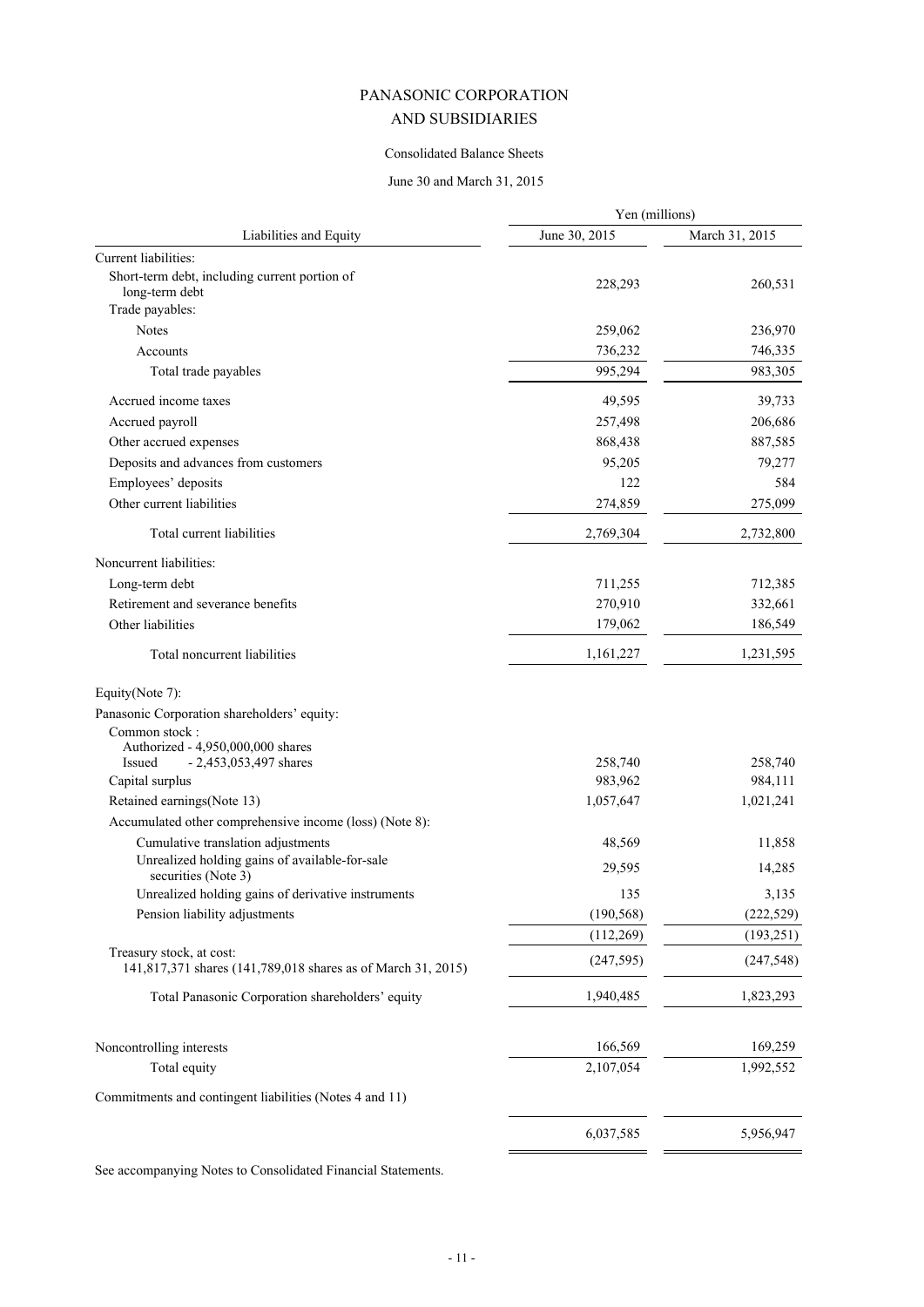# Consolidated Statements of Income and Consolidated Statements of Comprehensive Income

# Three months ended June 30, 2015 and 2014

# Consolidated Statements of Income

|                                                                                    | Yen (millions)             |             |
|------------------------------------------------------------------------------------|----------------------------|-------------|
|                                                                                    | Three months ended June 30 |             |
|                                                                                    | 2015                       | 2014        |
| Revenues, costs and expenses:                                                      |                            |             |
| Net sales                                                                          | 1,857,843                  | 1,852,280   |
| Cost of sales (Note 8)                                                             | (1,334,065)                | (1,331,876) |
| Selling, general and administrative expenses                                       | (447, 220)                 | (438, 118)  |
| Interest income                                                                    | 5,930                      | 3,159       |
| Dividends received                                                                 | 1,058                      | 1,008       |
| Other income (Notes 8 and 9)                                                       | 9,702                      | 6,434       |
| Interest expense                                                                   | (4,656)                    | (4, 805)    |
| Impairment losses of long-lived assets (Note 5)                                    | (1,020)                    | (884)       |
| Other deductions (Notes 8 and 9)                                                   | (14, 897)                  | (32,087)    |
| Income before income taxes                                                         | 72,675                     | 55,111      |
| Provision for income taxes (Note 9)                                                | 11,306                     | 14,997      |
| Equity in earnings of associated companies                                         | 4,359                      | 1,972       |
| Net income                                                                         | 65,728                     | 42,086      |
| Less net income attributable to noncontrolling interests                           | 6,209                      | 4,157       |
| Net income attributable to Panasonic Corporation (Note 7)                          | 59,519                     | 37,929      |
|                                                                                    | Yen                        |             |
| Net income per share attributable to Panasonic Corporation<br>common shareholders: |                            |             |
| <b>Basic</b>                                                                       | 25.75                      | 16.41       |
| Diluted                                                                            | 25.75                      |             |

# Consolidated Statements of Comprehensive Income

|                                                                    | Three months ended June 30 |           |
|--------------------------------------------------------------------|----------------------------|-----------|
|                                                                    | 2015                       | 2014      |
| Net income                                                         | 65,728                     | 42,086    |
| Other comprehensive income (loss), net of tax (Note 8)             |                            |           |
| Translation adjustments                                            | 38,011                     | (20, 170) |
| Unrealized holding gains of available-for-sale securities          | 15,257                     | 3,550     |
| Unrealized holding gains (losses) of derivative instruments        | (3,016)                    | 1,144     |
| Pension liability adjustments                                      | 30,716                     | 9,799     |
|                                                                    | 80,968                     | (5,677)   |
| Comprehensive income (Note 7)                                      | 146,696                    | 36,409    |
| Less Comprehensive income attributable to noncontrolling interests | 6,195                      | 2,386     |
| Comprehensive income attributable to Panasonic Corporation         | 140,501                    | 34,023    |

Yen (millions)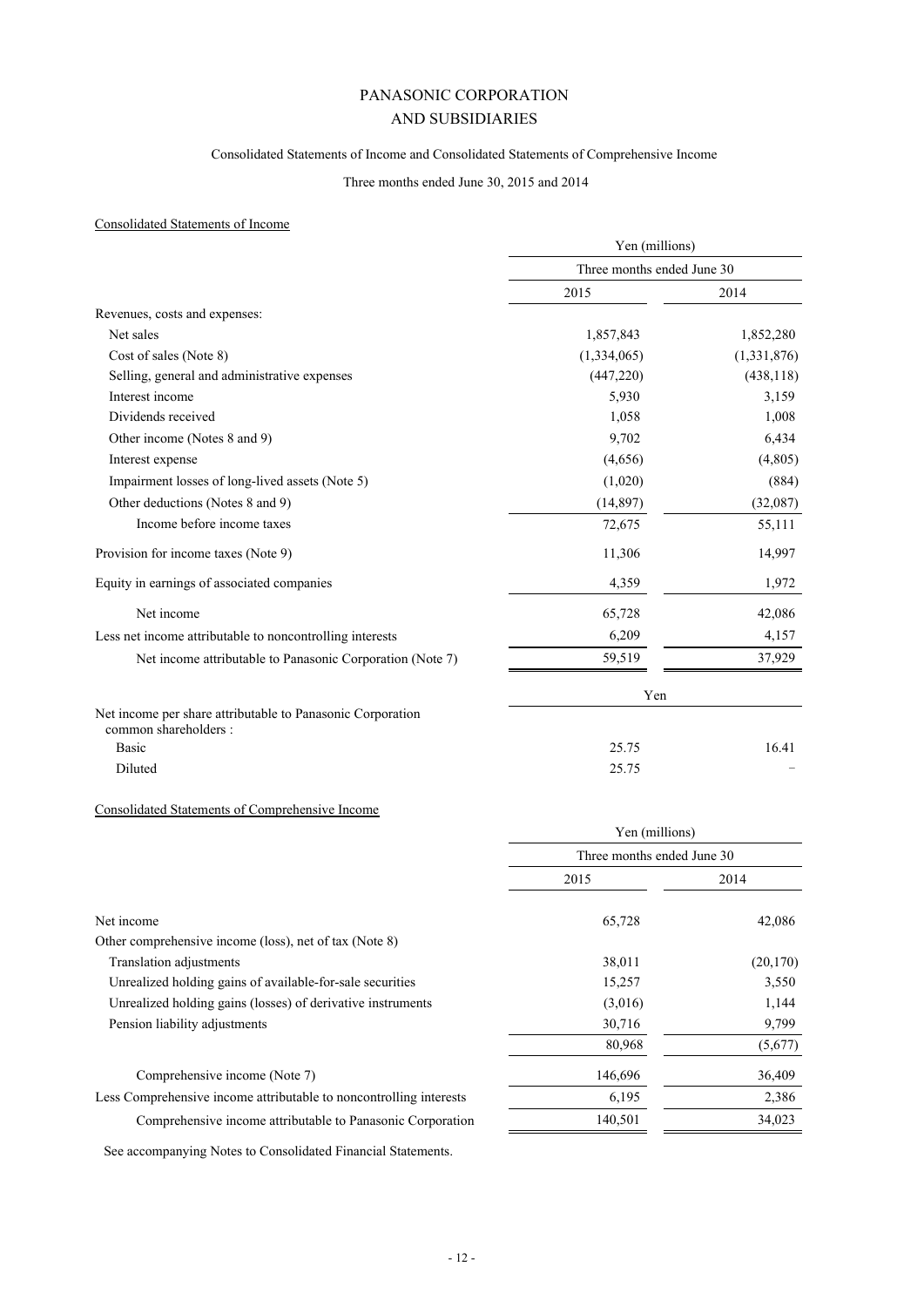# Consolidated Statements of Cash Flows

# Three months ended June 30, 2015 and 2014

|                                                                                      | Yen (millions)<br>Three months ended June 30 |           |
|--------------------------------------------------------------------------------------|----------------------------------------------|-----------|
|                                                                                      |                                              |           |
|                                                                                      | 2015                                         | 2014      |
| Cash flows from operating activities:                                                |                                              |           |
| Net income                                                                           | 65,728                                       | 42,086    |
| Adjustments to reconcile net income to net cash<br>provided by operating activities: |                                              |           |
| Depreciation and amortization                                                        | 68,201                                       | 69,121    |
| Net gain on sale of investments                                                      | (217)                                        | (1,328)   |
| Provision for doubtful receivables                                                   | 1,858                                        | 668       |
| Deferred income taxes (Note 9)                                                       | (25, 801)                                    | (4,906)   |
| Write-down of investment securities (Note 9)                                         | 2                                            | 2         |
| Impairment losses on long-lived assets (Note 5)                                      | 1,020                                        | 884       |
| Cash effects of change in:                                                           |                                              |           |
| Trade receivables                                                                    | 36,829                                       | 40,015    |
| <b>Inventories</b>                                                                   | (72, 128)                                    | (53,681)  |
| Other current assets                                                                 | (21, 628)                                    | (36, 246) |
| Trade payables                                                                       | 19,562                                       | 33,677    |
| Accrued income taxes                                                                 | 10,266                                       | (10, 826) |
| Accrued expenses and other current liabilities                                       | 10,994                                       | 47,420    |
| Retirement and severance benefits                                                    | (17, 948)                                    | (9, 564)  |
| Deposits and advances from customers                                                 | 16,413                                       | 6,630     |
| Other, net                                                                           | (6, 411)                                     | 3,686     |
| Net cash provided by operating activities                                            | 86,740                                       | 127,638   |
| Cash flows from investing activities:                                                |                                              |           |
| Proceeds from disposition of investments and advances                                | 2,016                                        | 10,998    |
| Increase in investments and advances                                                 | (22, 141)                                    | (1, 418)  |
| Capital expenditures                                                                 | (56, 445)                                    | (51,087)  |
| Proceeds from disposals of property, plant and equipment                             | 8,657                                        | 9,029     |
| Increase in time deposits, net                                                       | (3,979)                                      | (1,480)   |
| Other, net                                                                           | (943)                                        | (8,088)   |
| Net cash used in investing activities                                                | (72, 835)                                    | (42,046)  |
|                                                                                      |                                              |           |

(Continued)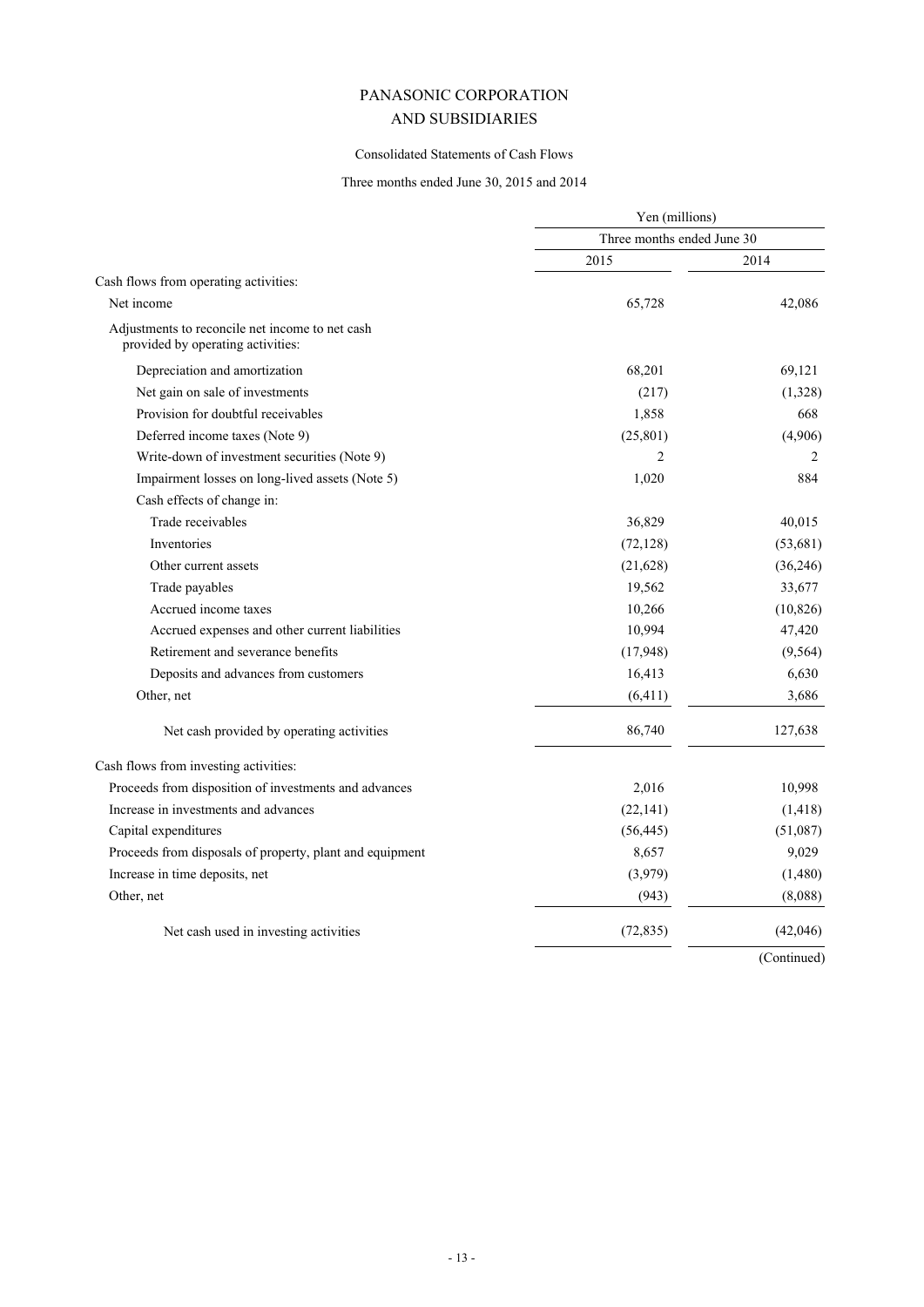# Consolidated Statements of Cash Flows

Three months ended June 30, 2015 and 2014

|                                                                                        | Yen (millions)<br>Three months ended June 30 |           |
|----------------------------------------------------------------------------------------|----------------------------------------------|-----------|
|                                                                                        |                                              |           |
|                                                                                        | 2015                                         | 2014      |
| Cash flows from financing activities:                                                  |                                              |           |
| Increase (decrease) in short-term debt with maturities of three months or less,<br>net | 5,208                                        | (4,682)   |
| Proceeds from short-term debt with maturities longer than three months                 | 2,754                                        | 5,763     |
| Repayments of short-term debt with maturities longer than three months                 | (549)                                        | (403)     |
| Repayments of long-term debt                                                           | (42, 646)                                    | (3,687)   |
| Dividends paid to Panasonic Corporation shareholders (Notes 7 and 13)                  | (23, 113)                                    | (18, 492) |
| Dividends paid to noncontrolling interests (Note 7)                                    | (10, 348)                                    | (14, 836) |
| Repurchase of common stock (Note 7)                                                    | (49)                                         | (16)      |
| Sale of treasury stock (Note 7)                                                        | 2                                            |           |
| Purchase of noncontrolling interests (Note 7)                                          | (133)                                        | (1,009)   |
| Other, net (Note 7)                                                                    | (270)                                        | (379)     |
| Net cash used in financing activities                                                  | (69, 144)                                    | (37,740)  |
| Effect of exchange rate changes on cash and cash equivalents                           | 22,375                                       | (5,990)   |
| Net increase (decrease) in cash and cash equivalents                                   | (32, 864)                                    | 41,862    |
| Cash and cash equivalents at beginning of period                                       | 1,280,408                                    | 592,467   |
| Cash and cash equivalents at end of period                                             | 1,247,544                                    | 634,329   |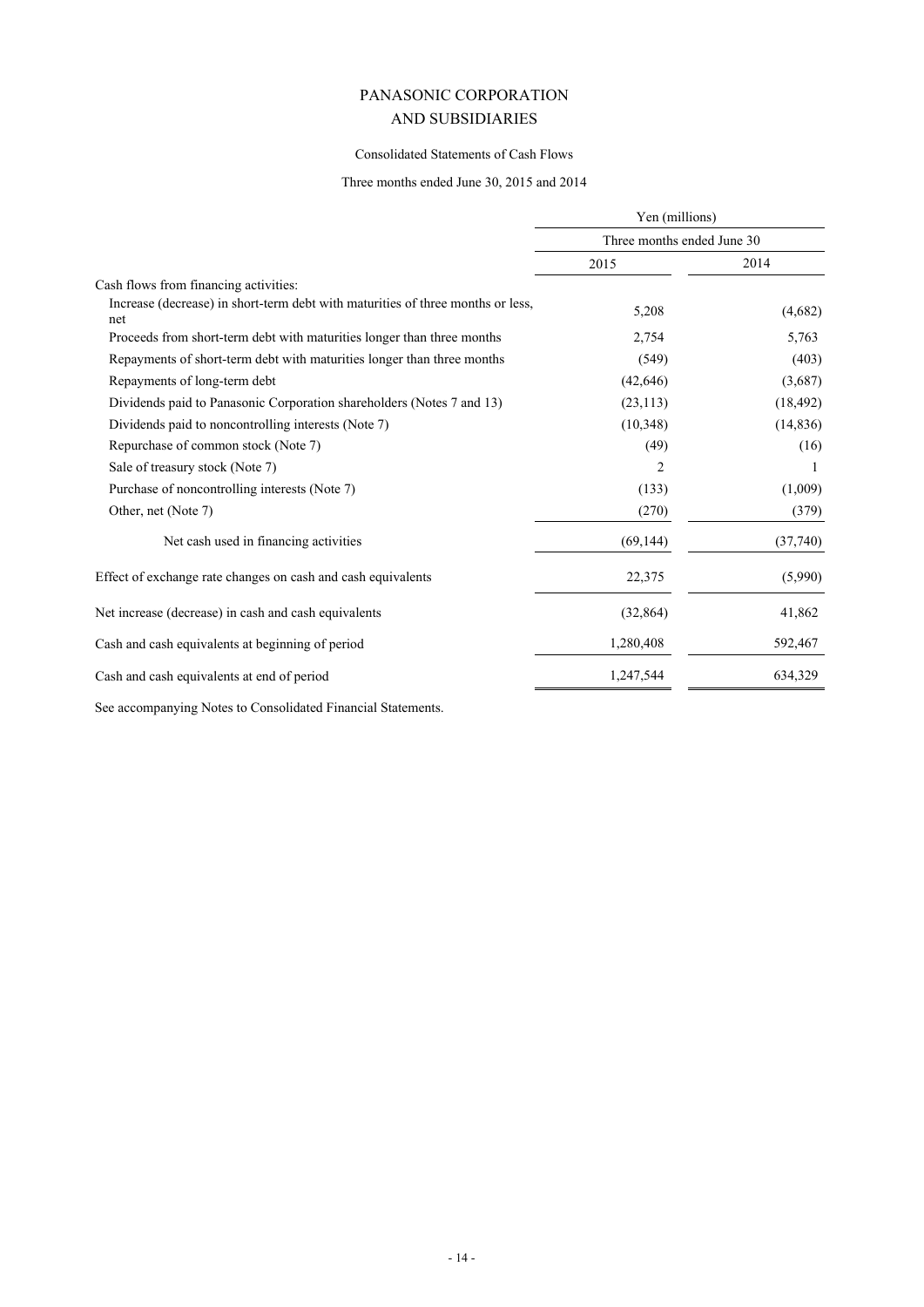#### Notes to Consolidated Financial Statements

### (1) Summary of Significant Accounting Policies

### (a) **Basis of Presentation of Consolidated Financial Statements**

The Company and its domestic subsidiaries maintain their books of account in conformity with financial accounting standards of Japan, and its foreign subsidiaries in conformity with those of the countries of their domicile.

The consolidated financial statements presented herein have been prepared in a manner that reflects adjustments which are necessary to conform with U.S. generally accepted accounting principles (U.S. GAAP).

### (b) **Principles of Consolidation**

The consolidated financial statements include the accounts of the Company and its majority-owned, controlled subsidiaries. The Company also consolidates entities in which controlling interest exists through variable interests in accordance with the provisions of Financial Accounting Standards Board (FASB) Accounting Standards Codification (ASC) 810, "Consolidation." All significant intercompany balances and transactions have been eliminated on consolidation.

The equity method is used to account for investments in associated companies in which the Company exerts significant influence, generally having a 20% to 50% voting interest, and corporate joint ventures. These investments are included in "Investments and advances" in the consolidated balance sheets.

The Company has 464 consolidated subsidiaries and 93 associated companies under equity method as of June 30, 2015.

The Company accounts for the defined benefit pension plans and the lump-sum payment plans in accordance with the provisions of ASC 715, "Compensation-Retirement Benefits." In accordance with the provisions, funded status of defined benefit pension plans (that is the balance of plan assets less benefit obligations) is recognized on the consolidated balance sheets and pension liability adjustments, net of tax, are recorded in the "Accumulated other comprehensive income (loss)."

Actuarial net gains and losses in excess of the corridor (10% of benefit obligations or fair value of plan assets, whichever is greater) are amortized over the average remaining service period of employees, except for the plan described as follows.

The Company and certain domestic subsidiaries made a transition from the defined benefit pension plan to a defined contribution pension plan, effective after the date of transition with respect to employees' future service. Actuarial net gains and losses related to the defined benefit pension plan that are maintained for employees' past service in excess of the corridor are amortized over the average remaining life expectancy of plan participants.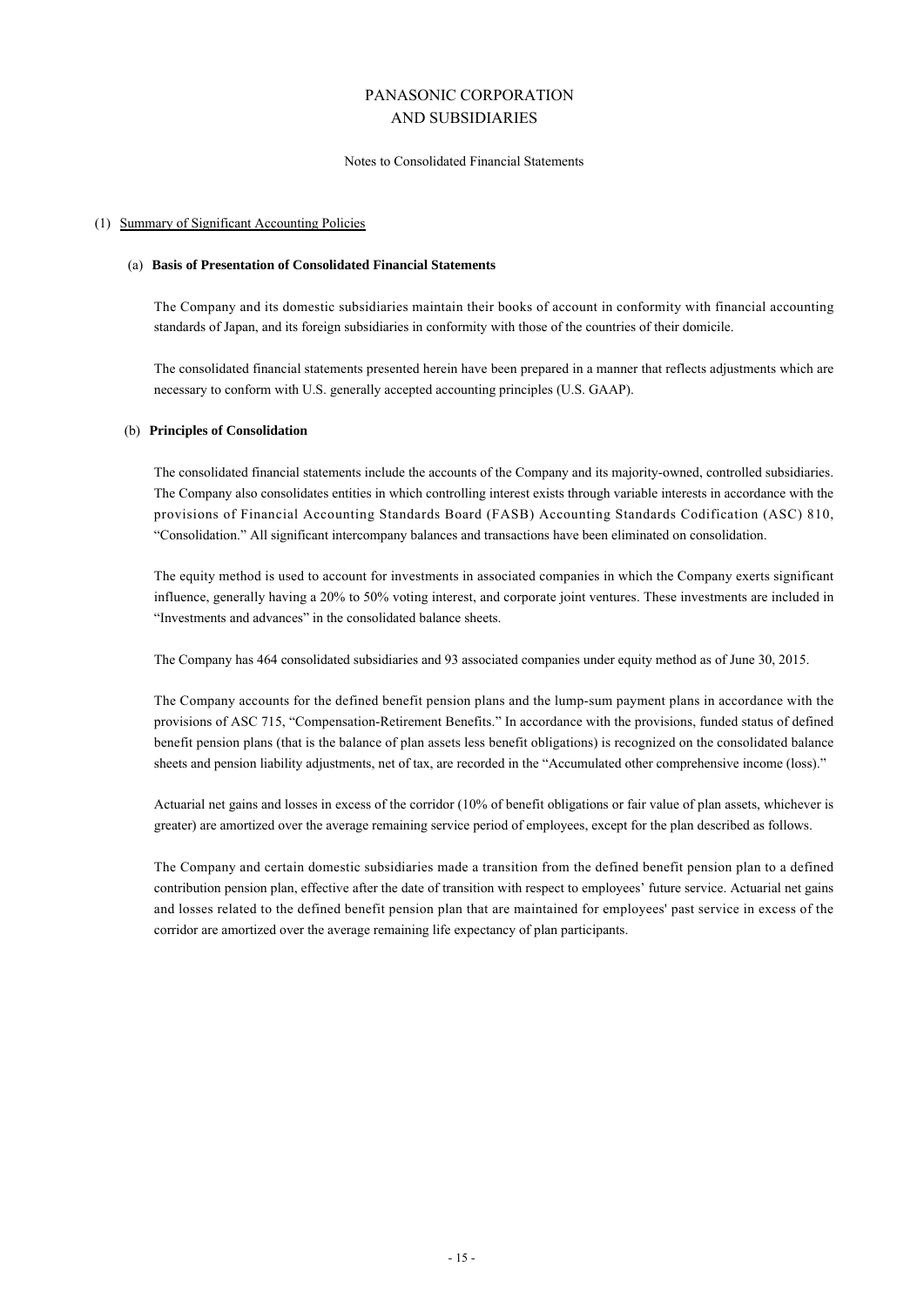### (c) **Description of Business**

Panasonic Corporation (hereinafter, the "Company," including consolidated subsidiaries, unless the context otherwise requires) is one of the world's leading producers of electronic and electric products. The Company currently offers a comprehensive range of products, systems and components for consumer, business and industrial use based on sophisticated electronics and precision technology, expanding to building materials and equipment, and housing business.

Sales by segment for the three months ended June 30, 2015 were as follows: Appliances—29%, Eco Solutions—18%, AVC Networks—13%, Automotive & Industrial Systems—34% and Other—6%. A sales breakdown by geographical market was as follows: Japan—44%, North and South America—17%, Europe—9%, and Asia and Others—30%.

The Company is not dependent on a single supplier and has no significant difficulty in obtaining raw materials from suppliers.

# (d) **Use of Estimates**

The preparation of consolidated financial statements requires management to make estimates and assumptions that affect the reported amounts of assets and liabilities and disclosure of contingent assets and liabilities at the date of the consolidated financial statements, and the reported amounts of revenues and expenses during the reporting period. Actual results could differ from those estimates. Significant estimates and assumptions are reflected in valuation and disclosure of revenue recognition, allowance for doubtful receivables, valuation of inventories, impairment of long-lived assets, impairment of goodwill, environmental liabilities, valuation of deferred tax assets, uncertain tax positions, employee retirement and severance benefit plans and assets acquired and liabilities assumed in business combinations. Management evaluated the subsequent events through August 6, 2015, the issue date of the Company's consolidated financial statements.

### (e) **Reclassifications**

Certain reclassifications have been made to the prior years' consolidated financial statements in order to conform with the presentation used for fiscal 2016.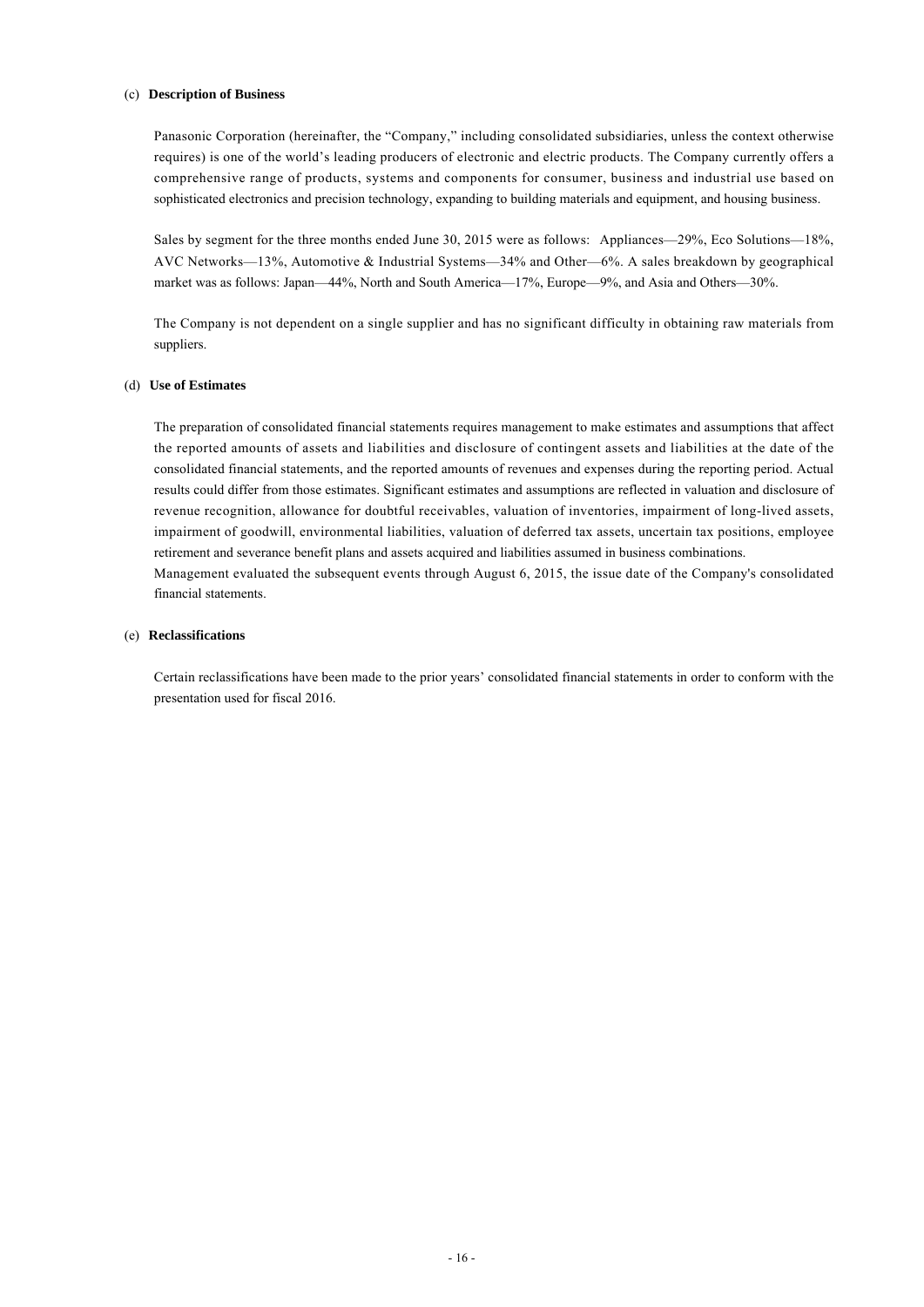# (2) Inventories

Inventories at June 30 and March 31, 2015 are summarized as follows:

|                 | Yen (millions) |                |
|-----------------|----------------|----------------|
|                 | June 30, 2015  | March 31, 2015 |
| Finished goods  | 517,028        | 473,640        |
| Work in process | 141,113        | 121,183        |
| Raw materials   | 185,442        | 167,847        |
|                 | 843,583        | 762,670        |

### (3) Investments in Securities

In accordance with ASC 320, "Investments—Debt and Equity Securities," the Company classifies its existing marketable equity securities other than investments in associated companies and all debt securities as available-for-sale.

The cost, fair value and net unrealized holding gains of available-for-sale securities included in investments and advances at June 30 and March 31, 2015 are as follows:

|                                | Yen (millions) |                |                                 |  |
|--------------------------------|----------------|----------------|---------------------------------|--|
|                                |                | June 30, 2015  |                                 |  |
|                                | Cost           | Fair value     | Net unrealized<br>holding gains |  |
| Noncurrent:                    |                |                |                                 |  |
| Equity securities              | 22,842         | 98,214         | 75,372                          |  |
| Corporate and government bonds | 2,355          | 2,374          | 19                              |  |
| Other debt securities          | 2              | 2              |                                 |  |
|                                | 25,199         | 100,590        | 75,391                          |  |
|                                |                | Yen (millions) |                                 |  |
|                                |                | March 31, 2015 |                                 |  |
|                                | Cost           | Fair value     | Net unrealized<br>holding gains |  |
| Noncurrent:                    |                |                |                                 |  |
| Equity securities              | 21,753         | 74,556         | 52,803                          |  |
| Corporate and government bonds | 2,355          | 2,371          | 16                              |  |
| Other debt securities          | 2              | 2              |                                 |  |
|                                | 24,110         | 76,929         | 52,819                          |  |

The carrying amounts of the Company's cost method investments totaled 21,405 million yen and 21,877 million yen at June 30 and March 31, 2015, respectively.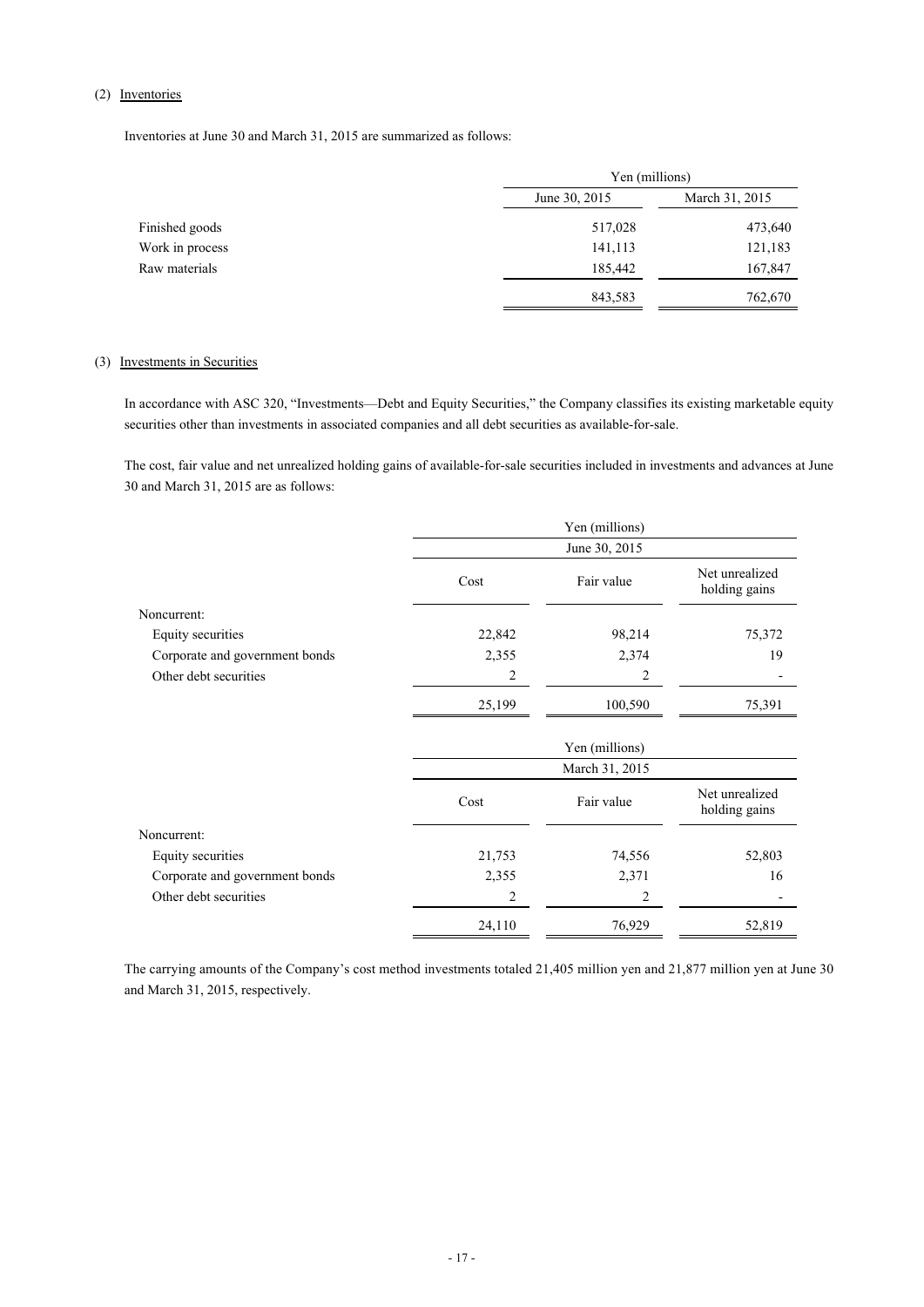# (4) Leases

The Company has operating leases for certain land, buildings, machinery and equipment, and finite-lived intangible assets. Future minimum lease payments under operating leases at June 30, 2015 are as follows:

|                                  | Yen (millions) |
|----------------------------------|----------------|
| Due within 1 year                | 31,266         |
| Due after 1 year within 2 years  | 15,670         |
| Due after 2 years within 3 years | 6,843          |
| Due after 3 years within 4 years | 5,410          |
| Due after 4 years within 5 years | 4,486          |
| Thereafter                       | 11,372         |
| Total minimum lease payments     | 75,047         |

### (5) Long-Lived Assets

The Company periodically reviews the recorded value of its long-lived assets to determine if the future cash flows to be derived from these assets or related asset group will be sufficient to recover the remaining recorded asset values. Impairment losses are not charged to segment profit. The disclosure below has been modified to reflect the revised segments.

The Company recognized impairment losses in the aggregate of 1,020 million yen and 884 million yen of long-lived assets for the three months ended June 30, 2015 and 2014, respectively. 629 million yen of impairment losses for the three months ended June 30, 2015 were related to "Eco Solutions" segment. 719 million yen of impairment losses for the three months ended June 30, 2014 were related to "Other" segment.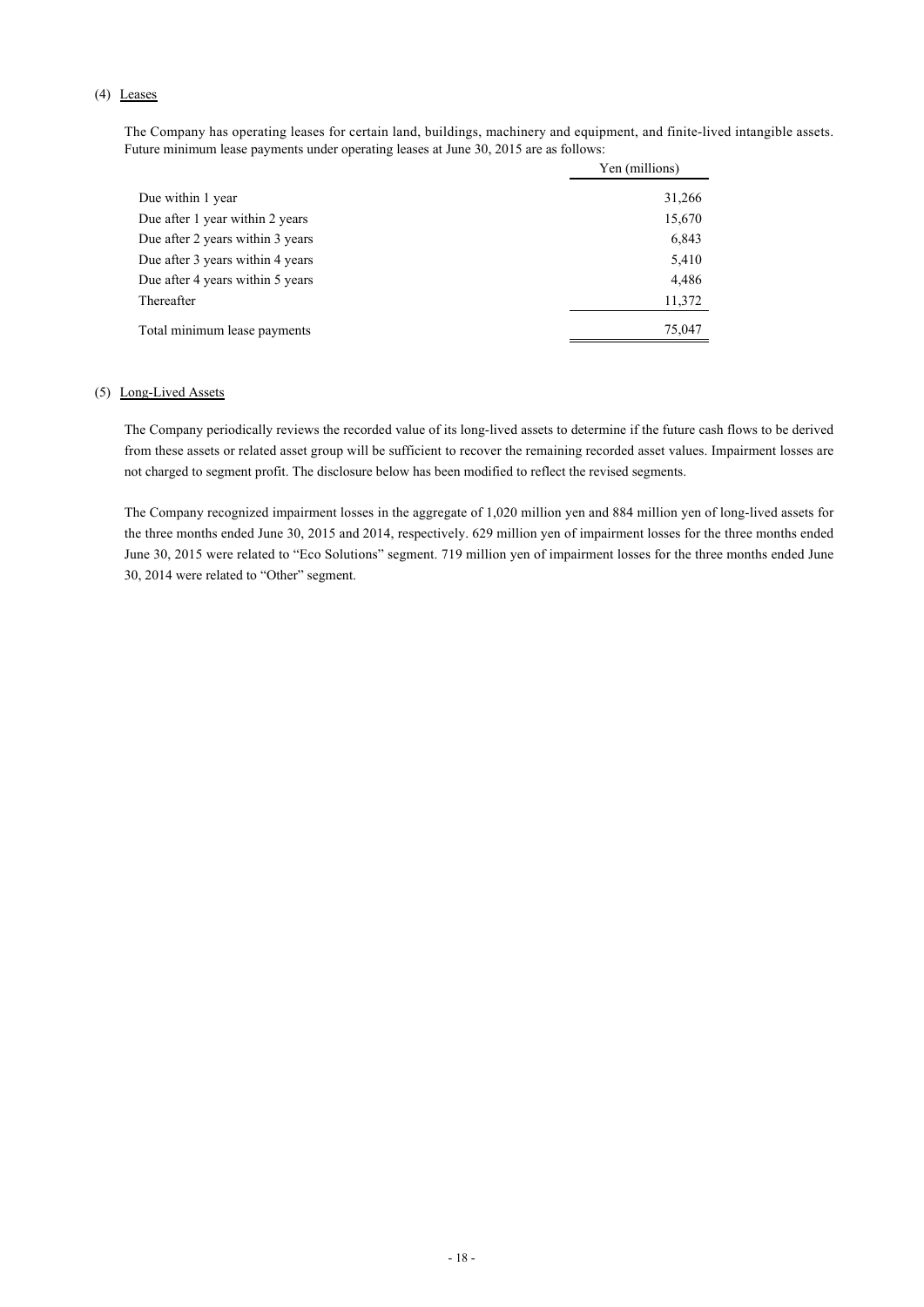# (6) Per Share Information

# Panasonic Corporation Shareholders' Equity per Share

Panasonic Corporation shareholders' equity per share as of June 30 and March 31, 2015 are as follows:

|                                                      | Yen           |                |
|------------------------------------------------------|---------------|----------------|
|                                                      | June 30, 2015 | March 31, 2015 |
|                                                      |               |                |
| Panasonic Corporation shareholders' equity per share | 839.59        | 788.87         |

# Net Income Attributable to Panasonic Corporation Common Shareholders per Share

A reconciliation of the numerators and denominators of the basic and diluted net income attributable to Panasonic Corporation common shareholders per share computation for the three months ended June 30, 2015 and 2014 are as follows:

|                                                                                    | Yen (millions)             |               |  |
|------------------------------------------------------------------------------------|----------------------------|---------------|--|
|                                                                                    | Three months ended June 30 |               |  |
|                                                                                    | 2015                       | 2014          |  |
| Net income attributable to Panasonic Corporation common<br>shareholders            | 59,519                     | 37,929        |  |
|                                                                                    | Number of shares           |               |  |
|                                                                                    | Three months ended June 30 |               |  |
|                                                                                    | 2015                       | 2014          |  |
| Average common shares outstanding                                                  | 2,311,250,258              | 2,311,550,809 |  |
| Dilutive effect:<br>Stock options                                                  | 208,680                    |               |  |
| Diluted common shares outstanding                                                  | 2,311,458,938              | 2,311,550,809 |  |
|                                                                                    | Yen                        |               |  |
|                                                                                    | Three months ended June 30 |               |  |
|                                                                                    | 2015                       | 2014          |  |
| Net income attributable to Panasonic Corporation<br>common shareholders per share: |                            |               |  |
| Basic                                                                              | 25.75                      | 16.41         |  |
| Diluted                                                                            | 25.75                      |               |  |

Diluted net income attributable to Panasonic Corporation common shareholders per share for the three months ended June 30, 2014 has been omitted because the Company did not have potentially dilutive common shares that were outstanding for the period.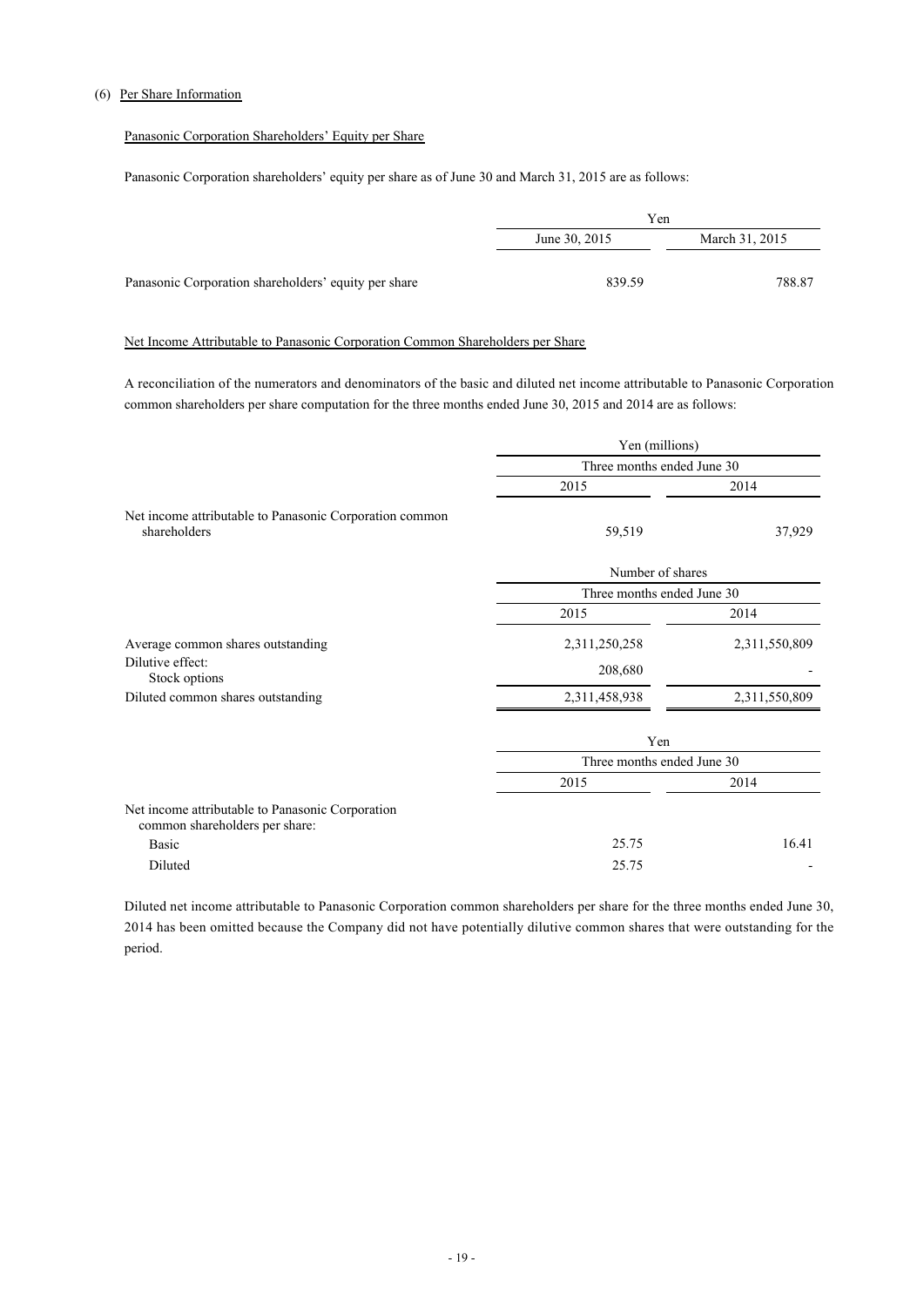# (7) Equity

The change in the carrying amount of Panasonic Corporation shareholders' equity, noncontrolling interests and total equity in the consolidated balance sheets for the three months ended June 30, 2015 and 2014 are as follows:

|                                                    | Yen (millions)                                |                             |                |  |  |
|----------------------------------------------------|-----------------------------------------------|-----------------------------|----------------|--|--|
|                                                    | Three months ended June 30, 2015              |                             |                |  |  |
|                                                    | Panasonic Corporation<br>shareholders' equity | Noncontrolling<br>interests | Total equity   |  |  |
| Balance at April 1, 2015                           | 1,823,293                                     | 169,259                     | 1,992,552      |  |  |
| Cash dividends                                     | (23, 113)                                     | (10,348)                    | (33, 461)      |  |  |
| Repurchase of common stock                         | (49)                                          |                             | (49)           |  |  |
| Sale of treasury stock                             | 2                                             |                             | $\overline{c}$ |  |  |
| Increase (decrease) mainly in capital transactions | (149)                                         | 1,463                       | 1,314          |  |  |
| Comprehensive income:                              |                                               |                             |                |  |  |
| Net income                                         | 59,519                                        | 6,209                       | 65,728         |  |  |
| Other comprehensive income (loss), net of tax      | 80,982                                        | (14)                        | 80,968         |  |  |
| Total comprehensive income                         | 140,501                                       | 6,195                       | 146,696        |  |  |
| Balance at June 30, 2015                           | 1,940,485                                     | 166,569                     | 2,107,054      |  |  |

|                                                    | Yen (millions)<br>Three months ended June 30, 2014 |                             |              |  |
|----------------------------------------------------|----------------------------------------------------|-----------------------------|--------------|--|
|                                                    |                                                    |                             |              |  |
|                                                    | Panasonic Corporation<br>shareholders' equity      | Noncontrolling<br>interests | Total equity |  |
| Balance at April 1, 2014                           | 1,548,152                                          | 38,286                      | 1,586,438    |  |
| Cash dividends                                     | (18, 492)                                          | (14, 836)                   | (33,328)     |  |
| Repurchase of common stock                         | (16)                                               |                             | (16)         |  |
| Sale of treasury stock                             |                                                    |                             |              |  |
| Increase (decrease) mainly in capital transactions |                                                    | (1,711)                     | (1,711)      |  |
| Comprehensive income:                              |                                                    |                             |              |  |
| Net income                                         | 37,929                                             | 4,157                       | 42,086       |  |
| Other comprehensive income (loss), net of tax      | (3,906)                                            | (1,771)                     | (5,677)      |  |
| Total comprehensive income                         | 34,023                                             | 2,386                       | 36,409       |  |
| Balance at June 30, 2014                           | 1,563,668                                          | 24,125                      | 1,587,793    |  |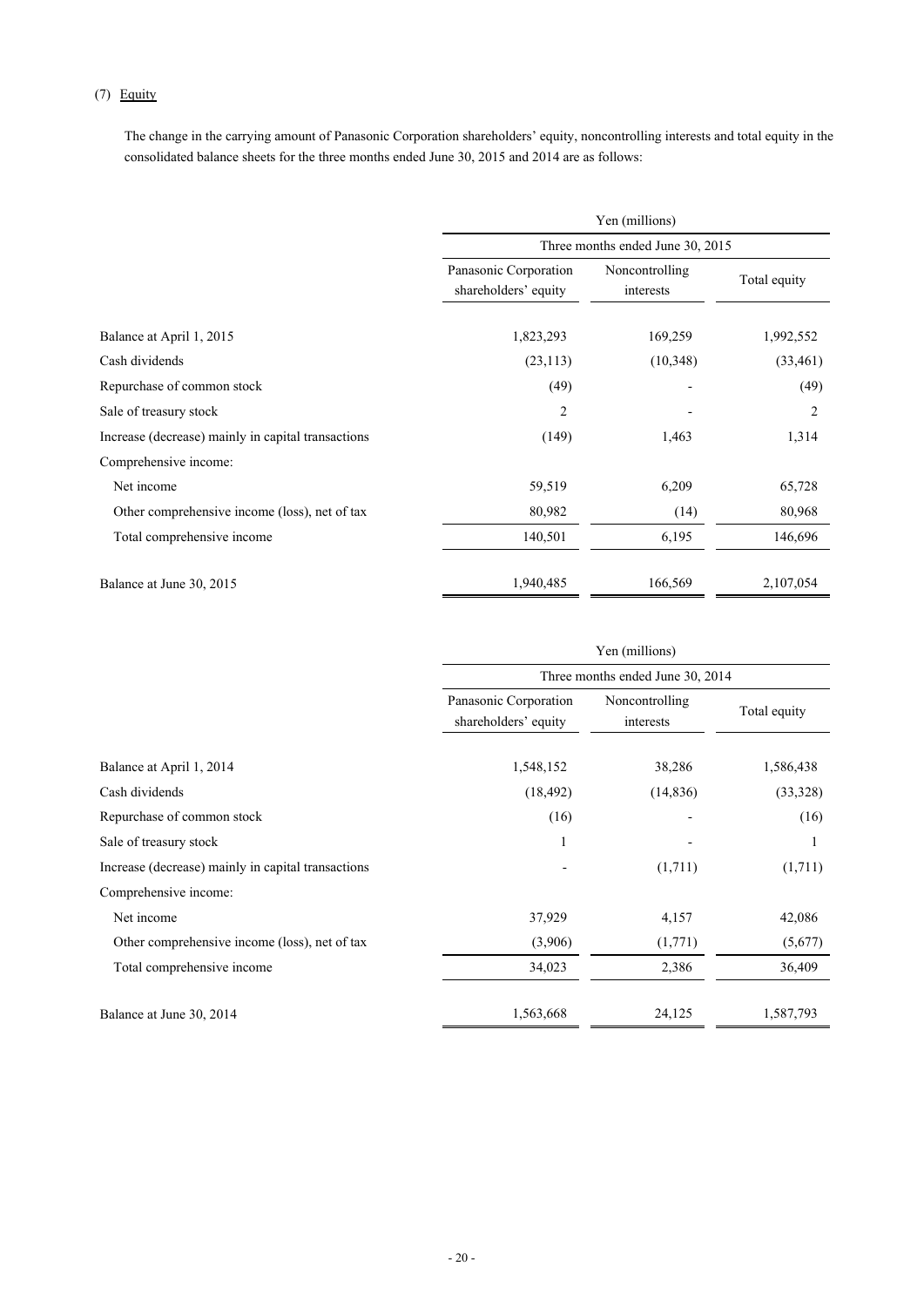Net income attributable to Panasonic Corporation and transfers to noncontrolling interests for the three months ended June 30, 2015 and 2014 are as follows:

|                                                                                                                | Yen (millions)<br>Three months ended June 30 |        |
|----------------------------------------------------------------------------------------------------------------|----------------------------------------------|--------|
|                                                                                                                |                                              |        |
|                                                                                                                | 2015                                         | 2014   |
| Net income attributable to Panasonic Corporation                                                               | 59,519                                       | 37,929 |
| Transfers to noncontrolling interests:                                                                         |                                              |        |
| Increase (decrease) in capital surplus for purchase of additional shares in<br>consolidated subsidiaries, etc. | (149)                                        |        |
| Total                                                                                                          | (149)                                        |        |
| Change from net income attributable to Panasonic Corporation and<br>Transfers to noncontrolling interests      | 59,370                                       | 37.929 |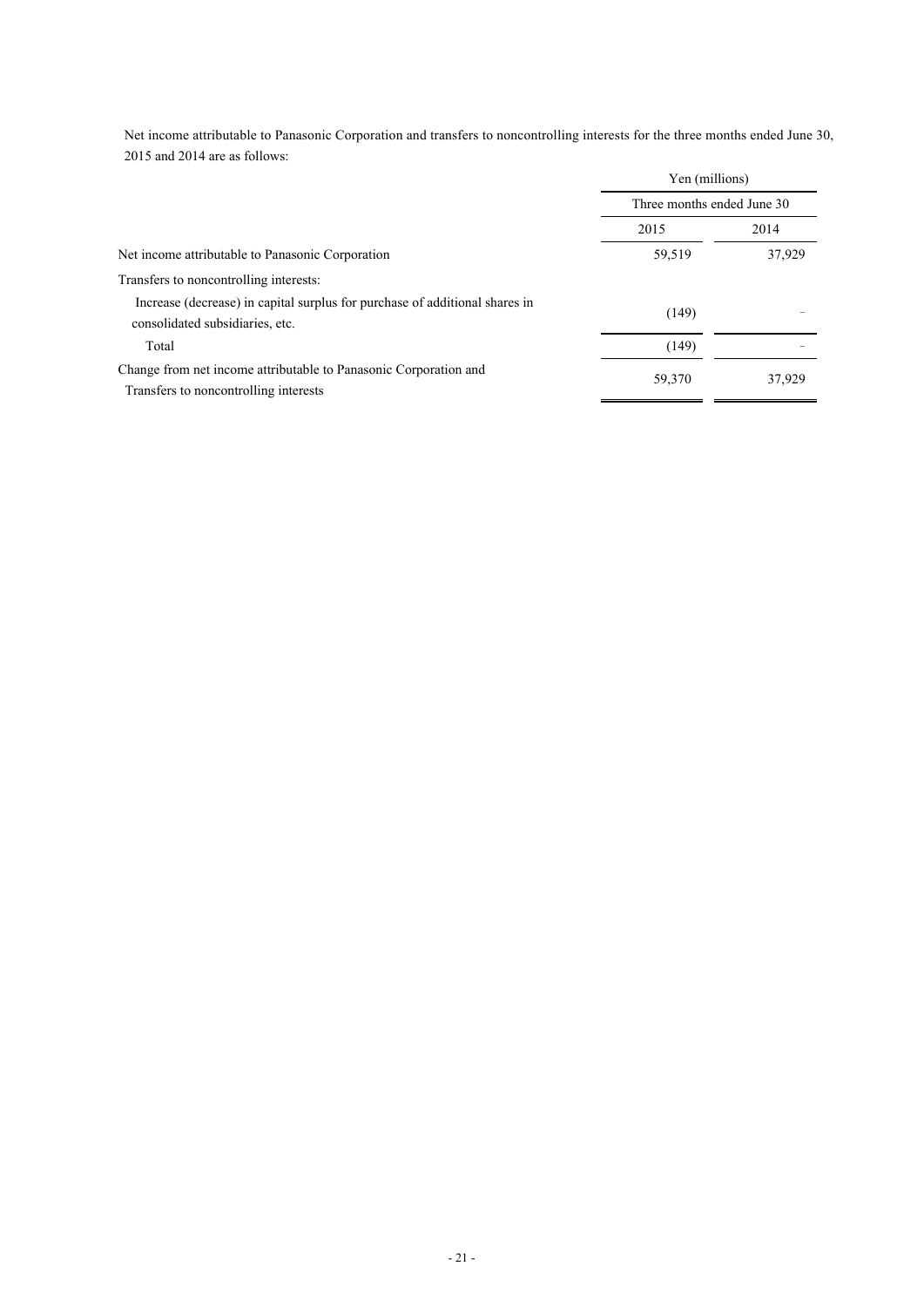# (8) Other Comprehensive Income (Loss)

Components of other comprehensive income (loss) for the three months ended June 30, 2015 are as follows:

|                                                                          |                            |                                                                                    | Yen (millions)                                                          |                                     |                     |
|--------------------------------------------------------------------------|----------------------------|------------------------------------------------------------------------------------|-------------------------------------------------------------------------|-------------------------------------|---------------------|
|                                                                          | Translation<br>adjustments | Unrealized<br>holding gains<br>(losses) of<br>available-for-<br>sale<br>securities | Unrealized<br>holding gains<br>(losses) of<br>derivative<br>instruments | Pension<br>liability<br>adjustments | Total               |
| Accumulated other comprehensive                                          |                            |                                                                                    |                                                                         |                                     |                     |
| $income(\text{loss})$ - Balance at April 1, 2015                         | 11,858                     | 14,285                                                                             | 3,135                                                                   | (222, 529)                          | (193, 251)          |
| Arising during the period:                                               |                            |                                                                                    |                                                                         |                                     |                     |
| Pre-tax amount                                                           | 38,384                     | 22,561                                                                             | (3,026)                                                                 | 47,135                              | 105,054             |
| Tax expense<br>Net-of-tax amount                                         | 38,384                     | (7, 267)<br>15,294                                                                 | 998<br>(2,028)                                                          | (15,060)<br>32,075                  | (21, 329)<br>83,725 |
|                                                                          |                            |                                                                                    |                                                                         |                                     |                     |
| Reclassification adjustment for                                          |                            |                                                                                    |                                                                         |                                     |                     |
| (gains) losses included in net                                           |                            |                                                                                    |                                                                         |                                     |                     |
| income:                                                                  |                            |                                                                                    |                                                                         |                                     |                     |
| Pre-tax amount                                                           | (373)                      | (55)                                                                               | (1,027)                                                                 | (1,939)                             | (3, 394)            |
| Tax expense                                                              |                            | 18                                                                                 | 39                                                                      | 580                                 | 637                 |
| Net-of-tax amount                                                        | (373)                      | (37)                                                                               | (988)                                                                   | (1, 359)                            | (2,757)             |
| Other comprehensive income (loss), net-                                  |                            |                                                                                    |                                                                         |                                     |                     |
| of-tax amount                                                            | 38,011                     | 15,257                                                                             | (3,016)                                                                 | 30,716                              | 80,968              |
| Other comprehensive income (loss)<br>attributable to noncontrolling      |                            |                                                                                    |                                                                         |                                     |                     |
| interests, net-of-tax amount                                             | 1,300                      | (53)                                                                               | (16)                                                                    | (1,245)                             | (14)                |
| Accumulated other comprehensive<br>income (loss) $-$ Balance at June 30, |                            |                                                                                    |                                                                         |                                     |                     |
| 2015                                                                     | 48,569                     | 29,595                                                                             | 135                                                                     | (190, 568)                          | (112, 269)          |
|                                                                          |                            |                                                                                    |                                                                         |                                     |                     |

Pre-tax amount of reclassification adjustment for (gains) losses included in net income on the table above, is included in the following in the consolidated statements of income.

 $Translation$  adjustments  $-$  Other income (deductions)

Unrealized holding gains (losses) of available-for-sale securities  $-$  Other income (deductions)

Unrealized holding gains (losses) of derivative instruments

Foreign exchange contract  $1,319$ million yen  $-$  Other income (deductions)

Commodity derivatives  $(292)$ million yen  $-$  Cost of sales

Pension liability adjustments  $-$  Net periodic pension cost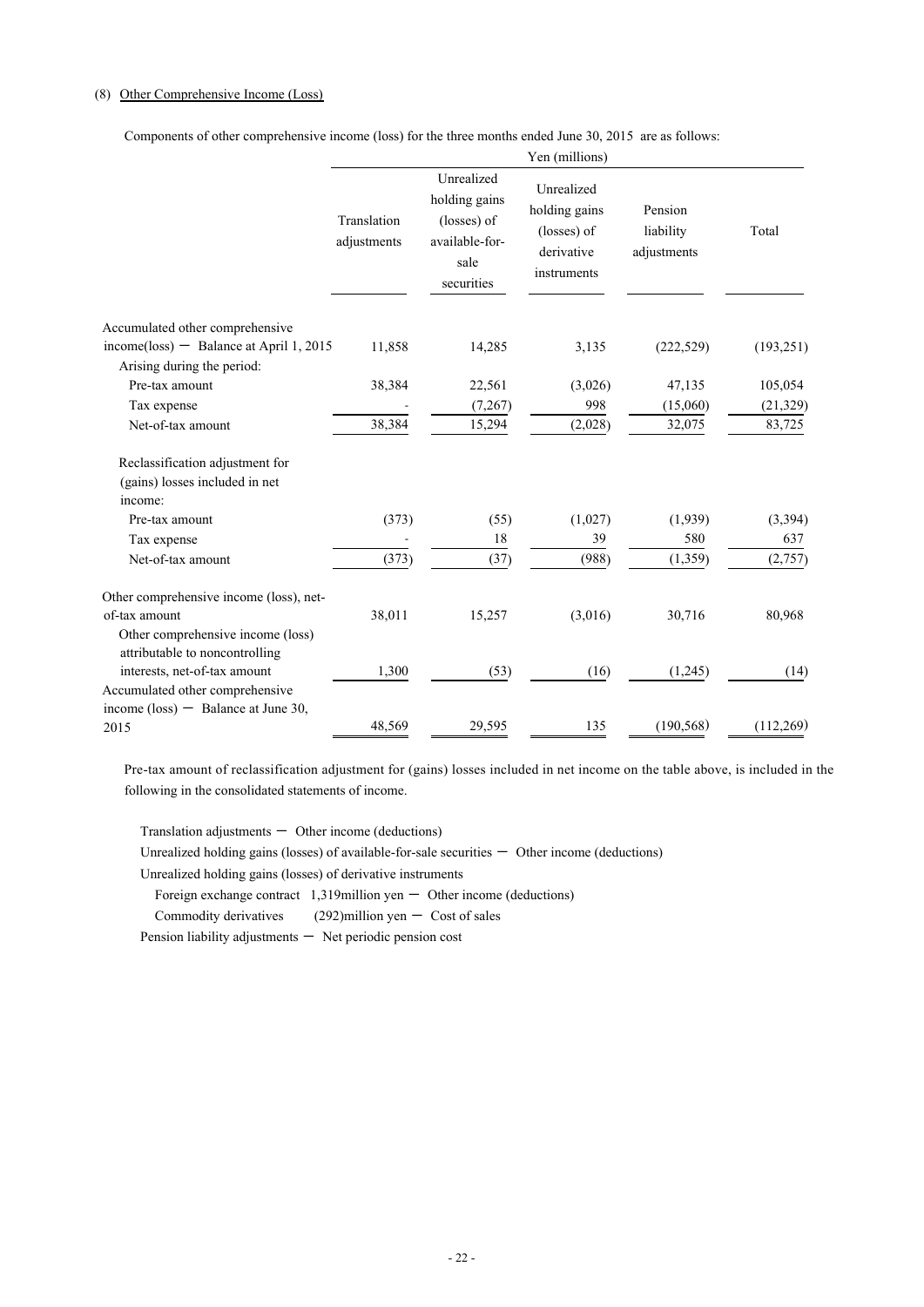Components of other comprehensive income (loss) for the three months ended June 30, 2014 are as follows:

|                                                                              |                            |                                                                                    | Yen (millions)                                                          |                                     |                   |
|------------------------------------------------------------------------------|----------------------------|------------------------------------------------------------------------------------|-------------------------------------------------------------------------|-------------------------------------|-------------------|
|                                                                              | Translation<br>adjustments | Unrealized<br>holding gains<br>(losses) of<br>available-for-<br>sale<br>securities | Unrealized<br>holding gains<br>(losses) of<br>derivative<br>instruments | Pension<br>liability<br>adjustments | Total             |
| Accumulated other comprehensive                                              |                            |                                                                                    |                                                                         |                                     |                   |
| $income(\text{loss})$ - Balance at April 1, 2014                             | (167,219)                  | 6,027                                                                              | (237)                                                                   | (290, 270)                          | (451,699)         |
| Arising during the period:                                                   |                            |                                                                                    |                                                                         |                                     |                   |
| Pre-tax amount                                                               | (24, 529)                  | 5,549                                                                              | 1,048<br>16                                                             | 5,652                               | (12, 280)         |
| Tax expense<br>Net-of-tax amount                                             | (24, 529)                  | (1, 802)<br>3,747                                                                  | 1,064                                                                   | 1,006<br>6,658                      | (780)<br>(13,060) |
| Reclassification adjustment for<br>(gains) losses included in net<br>income: |                            |                                                                                    |                                                                         |                                     |                   |
| Pre-tax amount                                                               | 4,359                      | (304)                                                                              | 80                                                                      | 2,999                               | 7,134             |
| Tax expense                                                                  |                            | 107                                                                                | $\boldsymbol{0}$                                                        | 142                                 | 249               |
| Net-of-tax amount                                                            | 4,359                      | (197)                                                                              | 80                                                                      | 3,141                               | 7,383             |
| Other comprehensive income (loss), net-                                      |                            |                                                                                    |                                                                         |                                     |                   |
| of-tax amount                                                                | (20, 170)                  | 3,550                                                                              | 1,144                                                                   | 9,799                               | (5,677)           |
| Other comprehensive income (loss)<br>attributable to noncontrolling          |                            |                                                                                    |                                                                         |                                     |                   |
| interests, net-of-tax amount                                                 | (1,639)                    | 16                                                                                 | 12                                                                      | (160)                               | (1,771)           |
| Accumulated other comprehensive                                              |                            |                                                                                    |                                                                         |                                     |                   |
| income (loss) $-$ Balance at June 30,                                        |                            |                                                                                    |                                                                         |                                     |                   |
| 2014                                                                         | (185, 750)                 | 9,561                                                                              | 895                                                                     | (280,311)                           | (455, 605)        |

Pre-tax amount of reclassification adjustment for (gains) losses included in net income on the table above is included in the following in the consolidated statements of income.

Translation adjustments  $-$  Other income (deductions)

Unrealized holding gains (losses) of available-for-sale securities  $-$  Other income (deductions)

Unrealized holding gains (losses) of derivative instruments

Foreign exchange contract  $74$ million yen  $-$  Other income (deductions)

Commodity derivatives  $(154)$ million yen - Cost of sales

Pension liability adjustments  $-$  Net periodic pension cost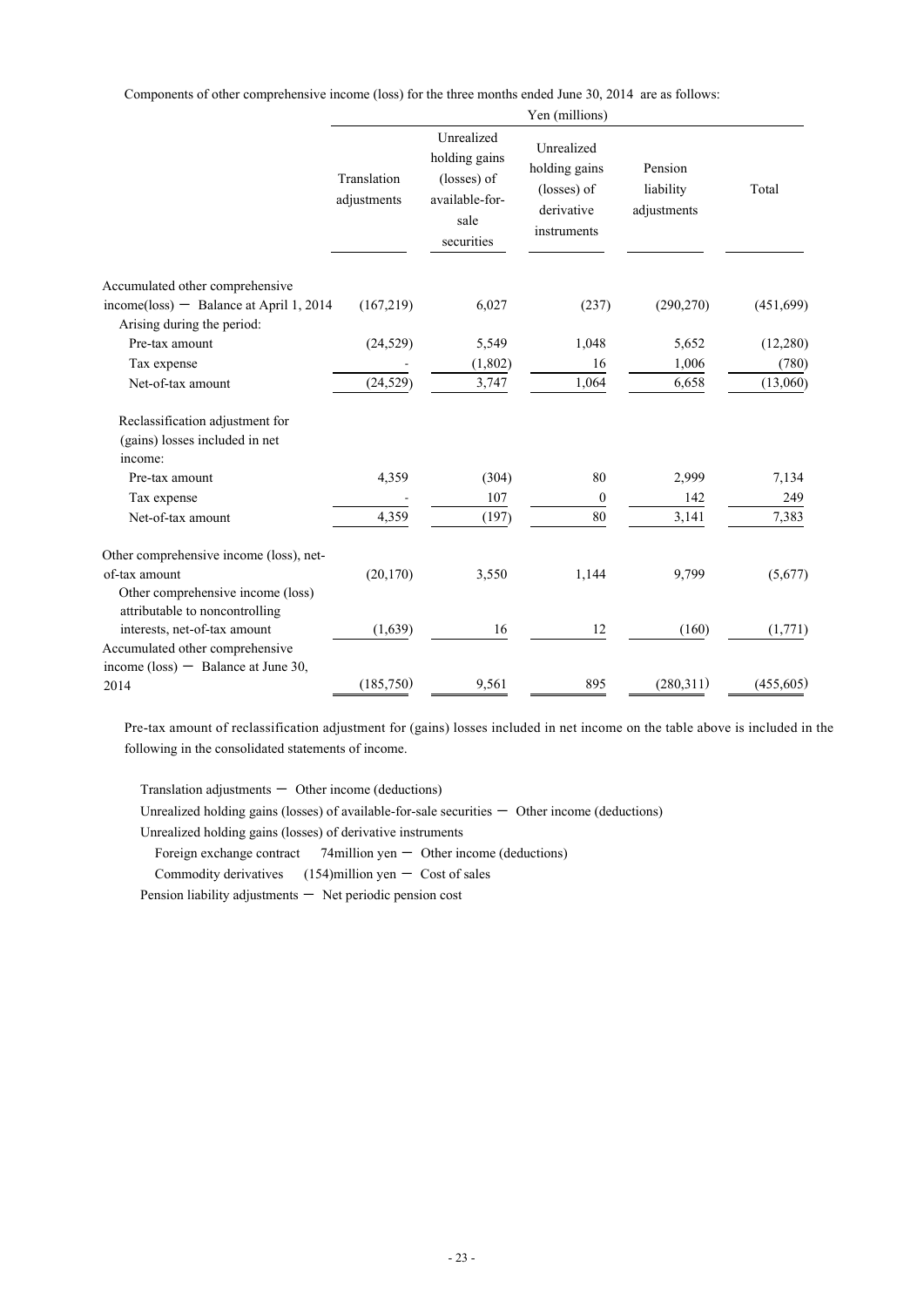### (9) Supplementary Information

Included in other deductions for the three months ended June 30, 2015 and 2014 are as follows:

|                                                                                                                                                                  | Yen (millions)<br>Three months ended June 30 |       |  |
|------------------------------------------------------------------------------------------------------------------------------------------------------------------|----------------------------------------------|-------|--|
|                                                                                                                                                                  |                                              |       |  |
|                                                                                                                                                                  | 2015                                         | 2014  |  |
| Expenses associated with the implementation of the early retirement<br>programs in the domestic and overseas subsidiaries<br>Write-down of investment securities | 192                                          | 3,784 |  |
|                                                                                                                                                                  | 2                                            |       |  |
| Foreign exchange losses                                                                                                                                          |                                              | 185   |  |

Foreign exchange gains included in other income for the three months ended June 30, 2015 are 2,577 million yen.

Net periodic benefit costs for the three months ended June 30, 2015 and 2014 are a gain of 5,501 million yen and a loss of 5,445 million yen, respectively.

Included in provision for income taxes for the three months ended June 30, 2015 was an income tax benefit (gain) associated with decreases in valuations allowance on deferred tax assets of 17,039 million yen in Panasonic Corporation on consolidation. This change in the judgement is a result of applying consolidated tax resolved on July 29, 2015 by Panasonic's Board of Directors.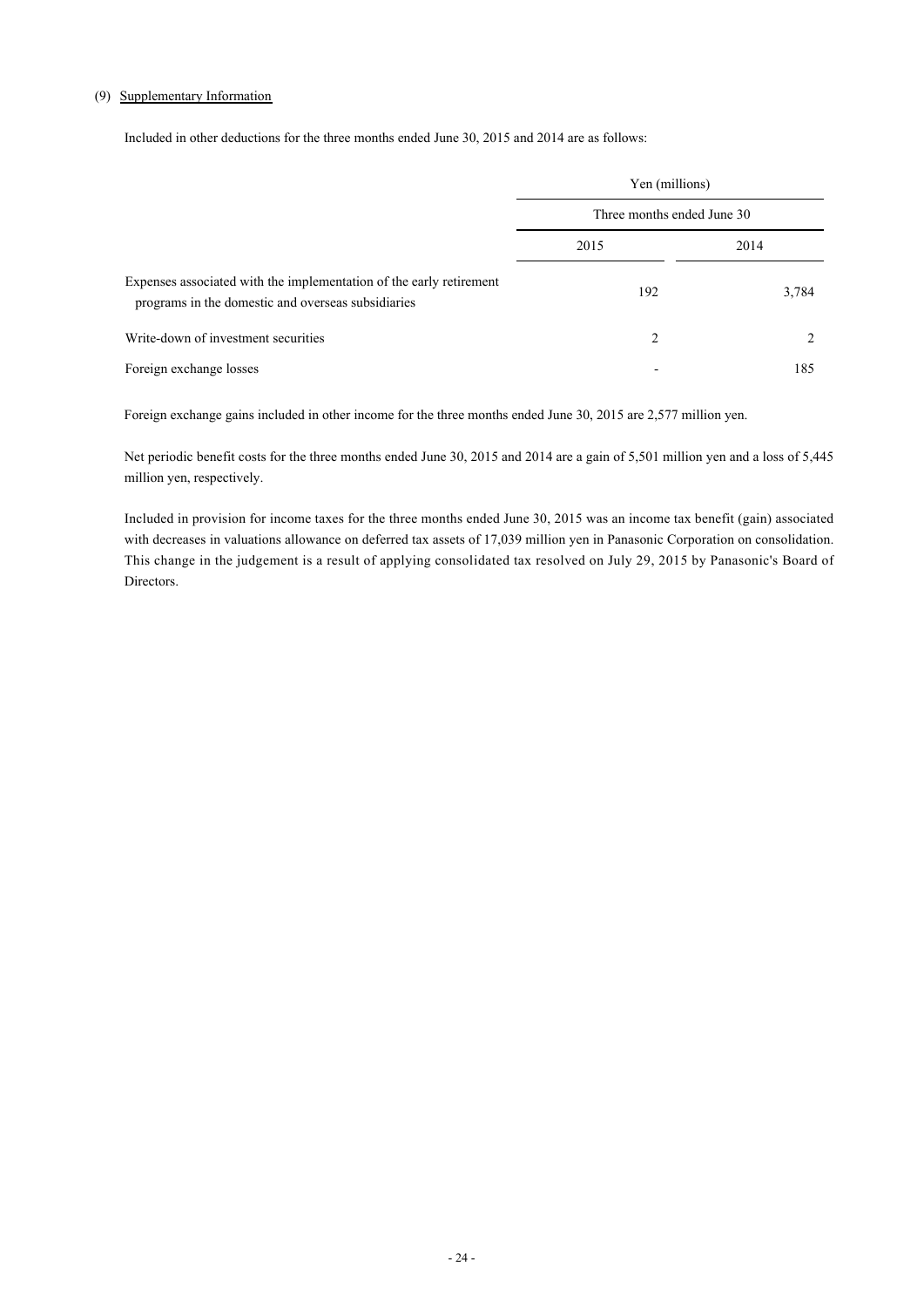# (10) Fair Value

ASC 820, "Fair Value Measurements and Disclosures" defines fair value and establishes a fair value hierarchy that prioritizes the inputs to valuation techniques used to measure fair value. The three levels of the fair value hierarchy are as follows:

- Level 1 Quoted prices (unadjusted) in active markets for identical assets.
- Level 2 Quoted prices for similar assets or liabilities in active markets, quoted prices for identical or similar assets or liabilities in markets that are not active, inputs other than quoted prices that are observable, and inputs that are derived principally from or corroborated by observable market data by correlation or other means.
- Level 3 ― Unobservable inputs for the asset or liability.

### *Assets and liabilities measured at fair value on a recurring basis*

The following table presents assets and liabilities that are measured at fair value on a recurring basis at June 30 and March 31, 2015:

|                                     | Yen (millions) |         |         |         |
|-------------------------------------|----------------|---------|---------|---------|
|                                     | June 30, 2015  |         |         |         |
|                                     | Level 1        | Level 2 | Level 3 | Total   |
| Assets:                             |                |         |         |         |
| Available-for-sale securities:      |                |         |         |         |
| Equity securities                   | 98,214         |         |         | 98,214  |
| Corporate and government bonds      |                | 2,374   |         | 2,374   |
| Other debt securities               |                | 2       |         | 2       |
| Total available-for-sale securities | 98,214         | 2,376   |         | 100,590 |
| Derivatives:                        |                |         |         |         |
| Foreign exchange contracts          |                | 2,106   |         | 2,106   |
| Cross currency swaps                |                | 473     |         | 473     |
| Commodity futures                   | 5,515          | 3,421   |         | 8,936   |
| Total derivatives                   | 5,515          | 6,000   |         | 11,515  |
| Liabilities:                        |                |         |         |         |
| Derivatives:                        |                |         |         |         |
| Foreign exchange contracts          |                | 4,996   |         | 4,996   |
| Cross currency swaps                |                | 53      |         | 53      |
| Commodity futures                   | 11,535         | 4,395   |         | 15,930  |
| Total derivatives                   | 11,535         | 9,444   |         | 20,979  |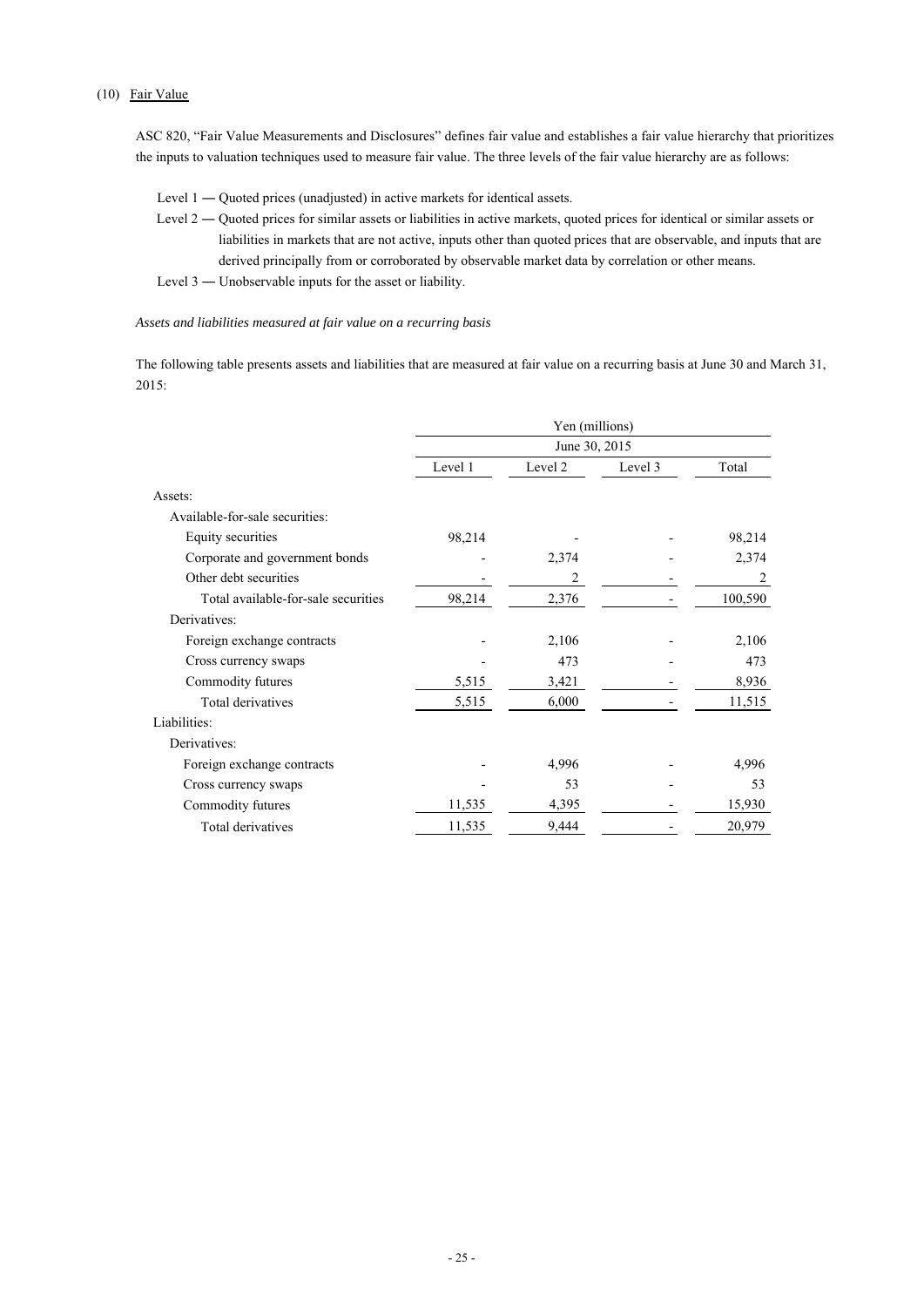|                                     | Yen (millions)<br>March 31, 2015 |         |         |        |
|-------------------------------------|----------------------------------|---------|---------|--------|
|                                     |                                  |         |         |        |
|                                     | Level 1                          | Level 2 | Level 3 | Total  |
| Assets:                             |                                  |         |         |        |
| Available-for-sale securities:      |                                  |         |         |        |
| Equity securities                   | 74,556                           |         |         | 74,556 |
| Corporate and government bonds      |                                  | 2,371   |         | 2,371  |
| Other debt securities               |                                  | 2       |         | 2      |
| Total available-for-sale securities | 74,556                           | 2,373   |         | 76,929 |
| Derivatives:                        |                                  |         |         |        |
| Foreign exchange contracts          |                                  | 5,820   |         | 5,820  |
| Cross currency swaps                |                                  | 141     |         | 141    |
| Commodity futures                   | 7,487                            | 594     |         | 8,081  |
| Total derivatives                   | 7,487                            | 6,555   |         | 14,042 |
| Liabilities:                        |                                  |         |         |        |
| Derivatives:                        |                                  |         |         |        |
| Foreign exchange contracts          |                                  | 3,371   |         | 3,371  |
| Cross currency swaps                |                                  | 629     |         | 629    |
| Commodity futures                   | 11,193                           | 4,085   |         | 15,278 |
| Total derivatives                   | 11,193                           | 8,085   |         | 19,278 |

The Company's existing marketable equity securities and commodity futures are included in Level 1, which are valued using an unadjusted quoted market price in active markets with sufficient volume and frequency of transactions.

Level 2 available-for-sale securities include all debt securities, which are valued using inputs other than quoted prices that are observable. Level 2 derivatives including foreign exchange contracts and commodity futures are valued using quotes obtained from brokers, which are periodically validated by pricing models using observable market inputs, such as foreign currency exchange rates and market prices for commodity futures.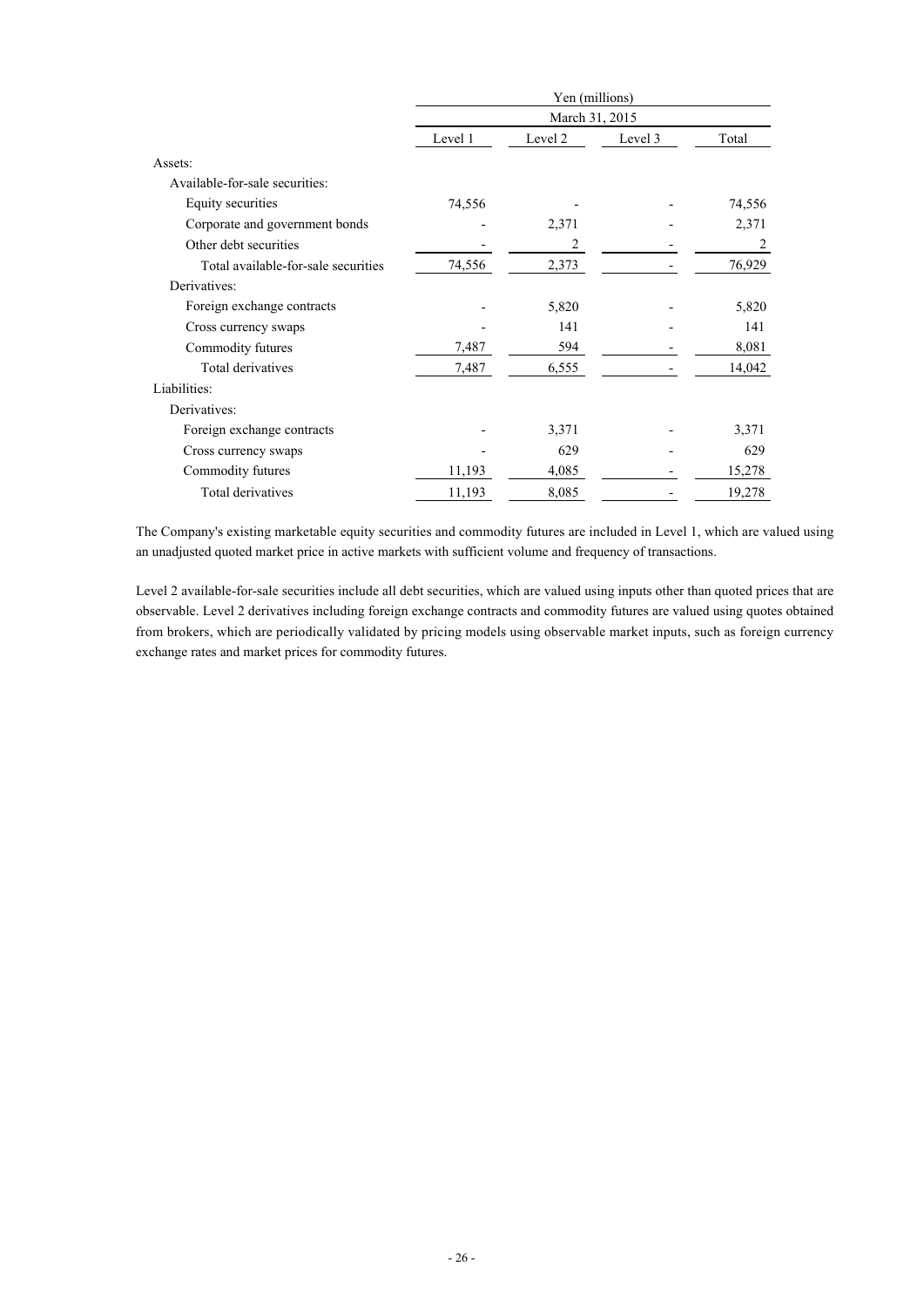#### *Assets and liabilities measured at fair value on a nonrecurring basis*

For the three months ended June 30, 2015 and 2014, there were no circumstances that required any significant assets and liabilities that are not measured at fair value on an ongoing basis to be measured and recognized at fair value.

The fair value of financial instruments

The following methods and assumptions were used to estimate the fair value of each class of financial instruments for which it is practicable to estimate that value:

#### *Available-for-sale securities*

The carrying amount is equal to the fair value which is estimated based on quoted market prices or other observable inputs. The fair value is also described in Note 3.

### *Long-term debt, including current portion*

The fair value of long-term debt is estimated based on quoted market prices or the present value of future cash flows using appropriate current discount rates. The Company classified long-term debt in Level 2. The carrying amount and fair value at June 30, 2015 are 921,003 million yen and 933,638 million yen, respectively. The carrying amount and fair value at March 31, 2015 are 962,029 million yen and 974,671 million yen, respectively.

### *Derivative financial instruments*

The fair value of derivative financial instruments is estimated based on unadjusted market prices or quotes obtained from brokers, which are periodically validated by pricing models using observable inactive market inputs.

### *Advances*

The fair value of advances is estimated based on the present value of future cash flows using appropriate current discount rates. The Company classified advances in Level 2. The following table excludes advances for which carrying amount approximates fair value.

*Financial instruments other than those listed above (such as Cash and cash equivalents, Time deposits, Trade receivables, Short-term debt, Trade payables, Accrued expenses)*

The carrying amount approximates fair value because of the short maturity of these instruments.

#### *Limitations*

Fair value estimates are made at a specific point in time, based on relevant market information and information about the financial instruments. These estimates are subjective in nature and involve uncertainties and matters of significant judgments and therefore cannot be determined with precision. Changes in assumptions could significantly affect the estimates.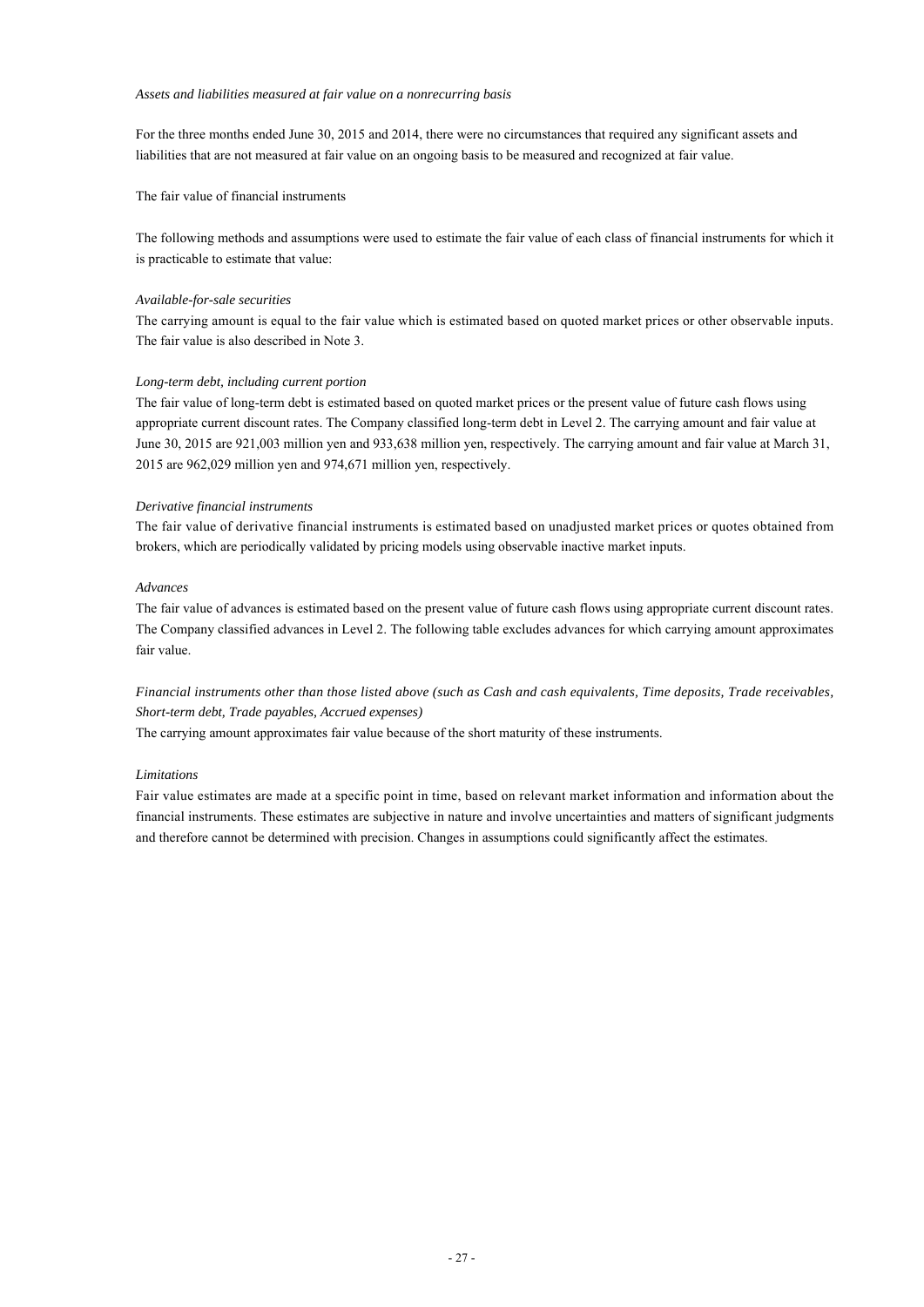### (11) Commitments and Contingent Liabilities

The Company provides guarantees to third parties mainly on bank loans provided to associated companies and customers. The guarantees are made to enhance their credit. For each guarantee provided, the Company is required to perform under the guarantee if the guaranteed party defaults on a payment. Also, the Company sold certain trade receivables to independent third parties, some of which are with recourse. If the collectibility of those receivables with recourse becomes doubtful, the Company is obligated to assume the liabilities. At June 30, 2015, the maximum amount of undiscounted payments the Company would have to make in the event of default was 23,177 million yen. The carrying amount of the liabilities recognized for the Company's obligations as a guarantor under those guarantees at June 30, 2015 was immaterial.

In connection with the sale and lease back of certain machinery and equipment, the Company guarantees a specific value of the leased assets. For each guarantee provided, the Company is required to perform under the guarantee if certain conditions are met during or at the end of the lease term. At June 30, 2015, the maximum amount of undiscounted payments the Company would have to make in the event that these conditions were met was 1,472 million yen. The carrying amount of the liabilities recognized for the Company's obligations as guarantors under those guarantees at June 30, 2015 was immaterial.

The Company and certain subsidiaries are under the term of leasehold interest contracts for land of domestic factories and have obligations for restoration upon their leaving. The asset retirement obligations cannot be reasonably estimated because the durations of use of the leased assets are not specified and there are no plans to undertake relocation in the future. Therefore, the Company did not recognize asset retirement obligations.

The Company and certain of its subsidiaries are subject to a number of legal proceedings including civil litigations related to trade, tax, products or intellectual properties, or governmental investigations. The Company has been dealing with the various litigations and investigations. Depending upon the outcome of these different proceedings, the Company and certain of its subsidiaries may be subject to an uncertain amount of fines, and accordingly the Company has accrued for certain probable and reasonable estimated amounts for the fines.

Since November 2007, the Company and MT Picture Display Co., Ltd. (MTPD), a subsidiary of the Company, have been subjected to investigations by government authorities, including the Japan Fair Trade Commission, the U.S. Department of Justice and the European Commission, in respect of alleged antitrust violations relating to cathode ray tubes (CRTs). For the year ended March 31, 2010, the Japan Fair Trade Commission (JFTC) issued a cease and desist order against MTPD and assessed a fine against its three subsidiaries in South East Asia, but each named company challenged the orders. In May 2015, JFTC made a decision to revoke a part of the orders and sustain the other, but MTPD and its subsidiaries appealed to the Tokyo High Court because they believe the decision is factually and legally erroneous. For the year ended March 31, 2013, the Company and MTPD received notification of a European Commission Decision in violation of EU competition law and appealed to the European General Court against the decision because Panasonic believes this decision is factually and legally erroneous as it applies to Panasonic and MTPD. Since June 2012, the Company and Sanyo Electric Co., Ltd., a subsidiary of the Company, have been subjected to investigations by the European Commission, in respect of alleged antitrust violations relating to the rechargeable battery. Other than those above, there are a number of legal actions against the Company and certain subsidiaries. Management is of the opinion that damages, if any, resulting from these actions, will not have a material effect on the Company's consolidated financial statements.

The ability to predict the outcome of these actions and proceedings is difficult to assess given that certain of the investigations and legal proceedings are still at an early stage, present novel legal theories, involve a large number of parties or taking place in jurisdictions outside of Japan where the laws are complex or unclear. Accordingly, the Company is unable to estimate the losses or range of losses for the actions and proceedings where there is only a reasonable possibility that a loss exceeding amounts already recognized may have been incurred.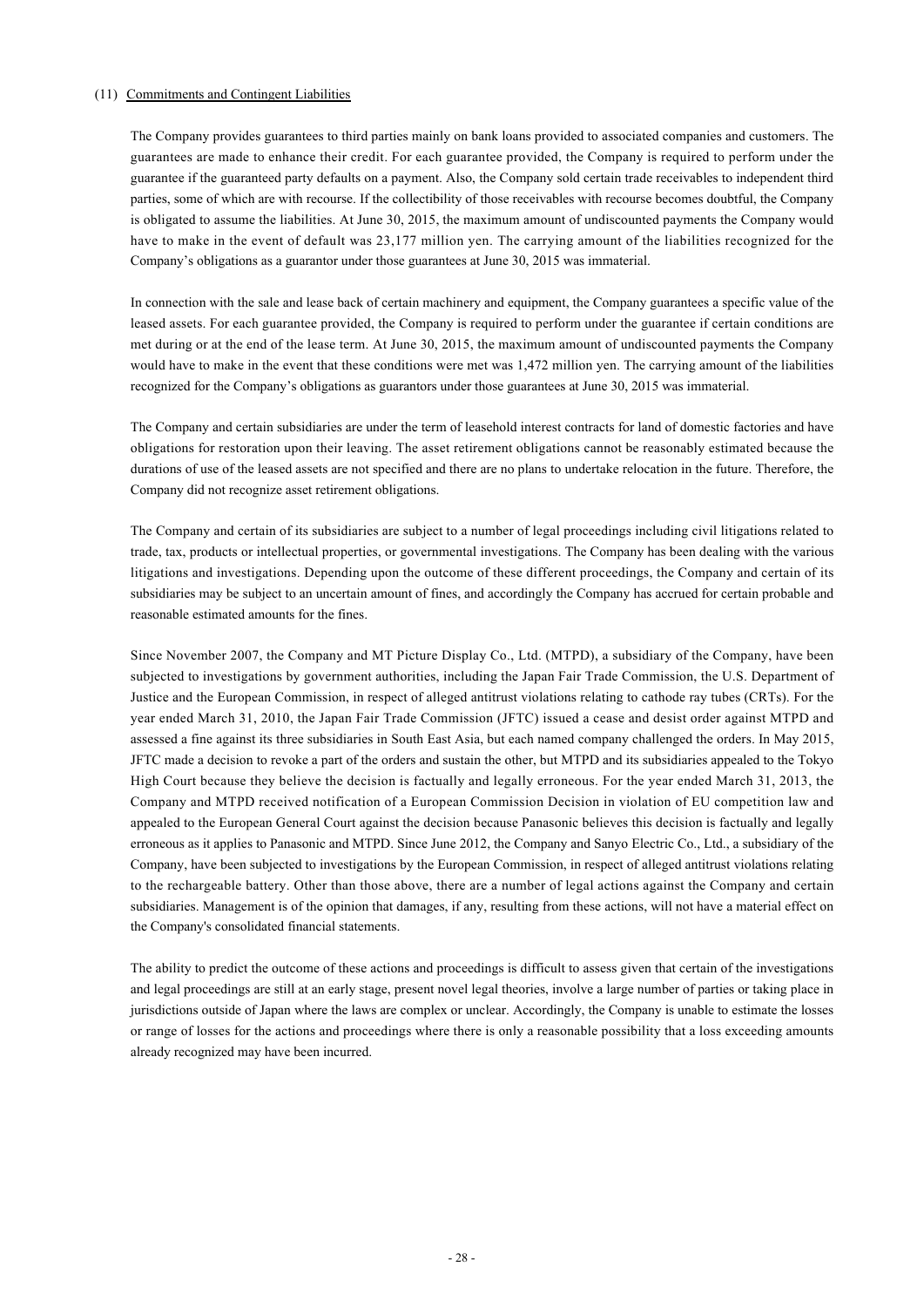### (12) Segment Information

In accordance with the provisions of ASC 280, "Segment Reporting," the segments reported below are the components of the Company for which separate financial information is available that is evaluated regularly by the chief operating decision maker of the Company in deciding how to allocate resources and in assessing performance.

"Appliances" is comprised of development, manufacture and sales of consumer electronics (such as flat panel TVs, refrigerators, washing machines, personal-care products, microwave ovens, home audio equipment, video equipment, vacuum cleaners, rice cookers), air-conditioners (such as room air-conditioners, large-sized air-conditioners), cold chain (such as showcases), devices (such as compressors, fuel cells) and bicycle related products.

"Eco Solutions" is comprised of development, manufacture and sales of products such as lighting fixtures, lamps, wiring devices, solar photovoltaic systems, water-related products, interior furnishing materials, ventilation and air-conditioning equipment, air purifiers, and nursing-care-related products.

"AVC Networks" is comprised of development, manufacture and sales of products such as aircraft in-flight entertainment systems, PCs, projectors, digital cameras, mobile phones, surveillance cameras, fixed phones and faxes, and social infrastructure systems equipment.

"Automotive & Industrial Systems" is comprised of development, manufacture and sales of automotive products (such as caruse-multimedia-related equipment, electrical components), energy products (such as lithium-ion batteries, storage batteries, dry batteries), industrial devices (such as electronic components, electronic materials, automation controls, semiconductors, LCD panels, optical devices) and factory solutions (such as electronic-component-mounting machines, welding equipment, electric motors).

"Other" consists of PanaHome Corporation and others.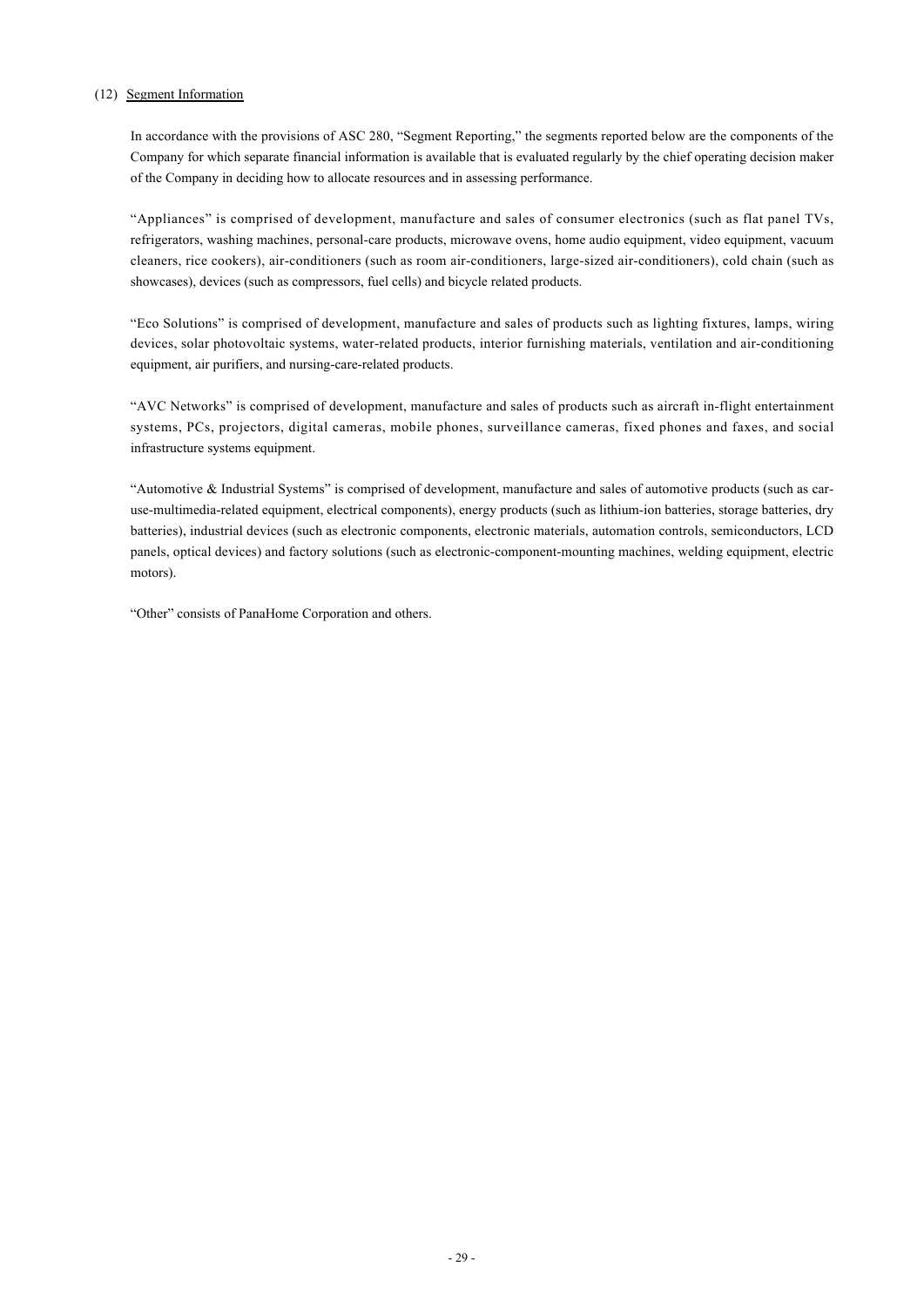# By Segment:

As of April 1 2015, motor businesses were transferred from Appliances to Automotive & Industrial Systems. In addition to this, sales departments of consumer products in Japan and China which were previously not allocated to any reportable segments were transferred to Appliances. Accordingly, segment information for the three months ended June 30, 2014 has been reclassified to conform to the presentation for the three months ended June 30, 2015. Information by segment for the three months ended June 30, 2015 and 2014 is shown in the tables below:

|                                  | Yen (millions)             |            |  |
|----------------------------------|----------------------------|------------|--|
|                                  | Three months ended June 30 |            |  |
|                                  | 2015                       | 2014       |  |
| Sales:                           |                            |            |  |
| Appliances:                      |                            |            |  |
| Customers                        | 534,178                    | 555,963    |  |
| Intersegment                     | 64,813                     | 60,904     |  |
| Total                            | 598,991                    | 616,867    |  |
| Eco Solutions:                   |                            |            |  |
| Customers                        | 312,173                    | 324,355    |  |
| Intersegment                     | 58,037                     | 60,085     |  |
| Total                            | 370,210                    | 384,440    |  |
| <b>AVC Networks:</b>             |                            |            |  |
| Customers                        | 242,652                    | 227,253    |  |
| Intersegment                     | 28,499                     | 30,438     |  |
| Total                            | 271,151                    | 257,691    |  |
| Automotive & Industrial Systems: |                            |            |  |
| Customers                        | 655,025                    | 639,548    |  |
| Intersegment                     | 41,622                     | 43,183     |  |
| Total                            | 696,647                    | 682,731    |  |
| Other:                           |                            |            |  |
| Customers                        | 121,095                    | 129,951    |  |
| Intersegment                     | 2,052                      | 13,225     |  |
| Total                            | 123,147                    | 143,176    |  |
| Eliminations and Adjustments:    |                            |            |  |
| Customers                        | (7,280)                    | (24,790)   |  |
| Intersegment                     | (195, 023)                 | (207, 835) |  |
| Total                            | (202, 303)                 | (232, 625) |  |
| Consolidated total               | 1,857,843                  | 1,852,280  |  |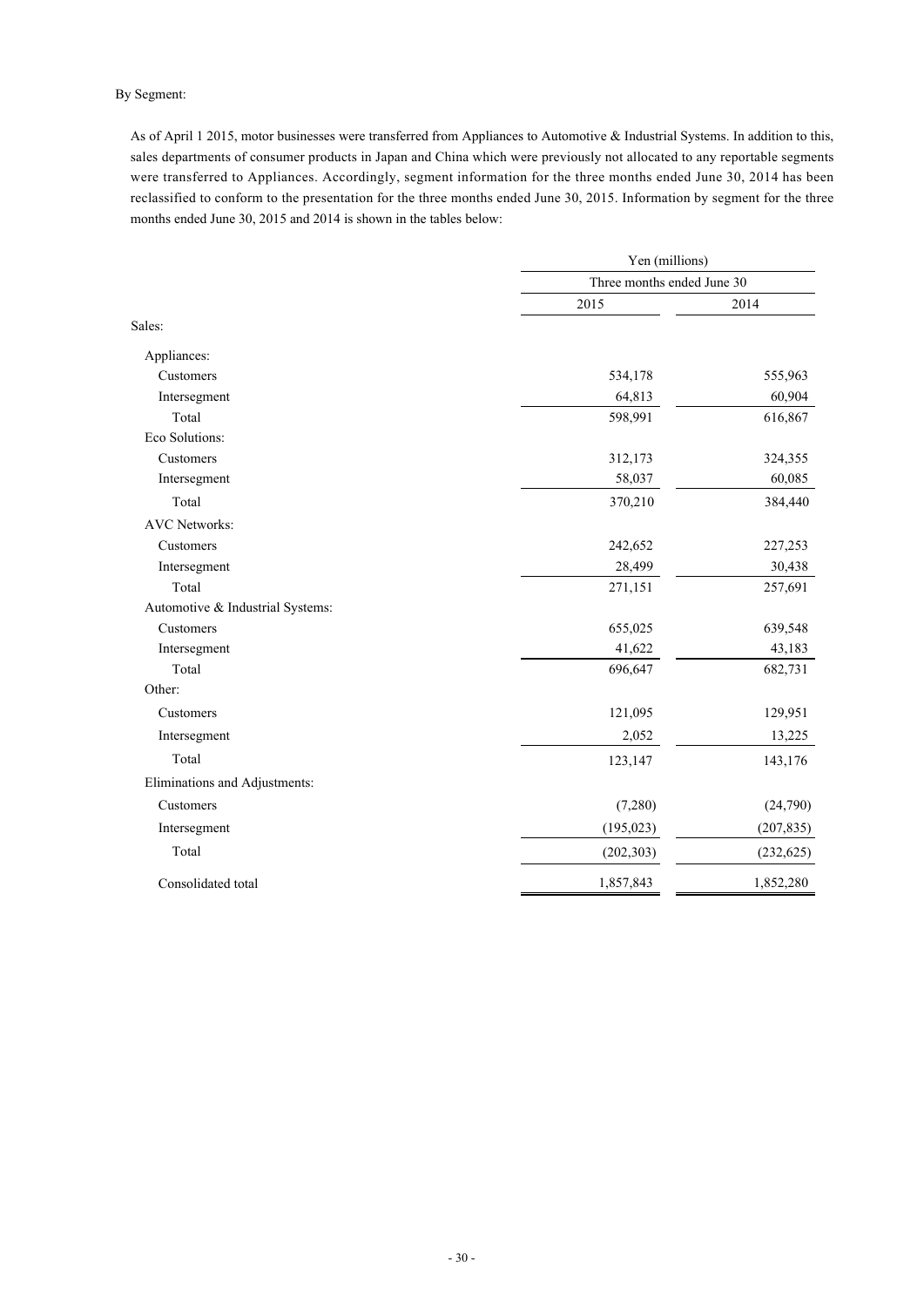|                                         | Yen (millions)<br>Three months ended June 30 |          |  |
|-----------------------------------------|----------------------------------------------|----------|--|
|                                         |                                              |          |  |
|                                         | 2015                                         | 2014     |  |
| Segment profit (loss):                  |                                              |          |  |
| Appliances                              | 23,772                                       | 30,973   |  |
| Eco Solutions                           | 9,212                                        | 16,210   |  |
| <b>AVC Networks</b>                     | 5,101                                        | (3,060)  |  |
| Automotive & Industrial Systems         | 28,490                                       | 21,079   |  |
| Other                                   | (5,230)                                      | (2,037)  |  |
| Eliminations and Adjustments            | 15,213                                       | 19,121   |  |
| Total segment profit                    | 76,558                                       | 82,286   |  |
| Interest income                         | 5,930                                        | 3,159    |  |
| Dividends received                      | 1,058                                        | 1,008    |  |
| Other income                            | 9,702                                        | 6,434    |  |
| Interest expense                        | (4,656)                                      | (4,805)  |  |
| Impairment losses of long-lived assets  | (1,020)                                      | (884)    |  |
| Other deductions                        | (14, 897)                                    | (32,087) |  |
| Consolidated income before income taxes | 72,675                                       | 55,111   |  |

The figures in "Eliminations and Adjustments" include revenues and expenses which are not attributable to any reportable segments for the purpose of evaluating operating results of each segment, consolidation adjustments, and eliminations of intersegment transactions.

Adjustments to segment sales to Customers for the three months ended June 30, 2015 and 2014 mainly include price differences between sales prices to external customers and the internal sales prices adopted for performance measurement purposes for the sales of consumer products through sales departments, and consolidation adjustments for sales price of 14,077 million yen and a deduction of 547 million yen, respectively. Adjustments also include the sales of certain associated companies under the equity method, amounting to a deduction of 23,694 million yen and 25,066 million yen, respectively, included in segment sales solely for the purpose of assessing segment performance.

Adjustments to segment profit for the three months ended June 30, 2015 and 2014 mainly include 8,441 million yen and 15,971 million yen, respectively, of profit and (loss) of corporate headquarters and sales departments of consumer products which are not allocated to any reportable segments. The adjustments also include 6,772 million yen and 3,150 million yen of consolidation adjustments, respectively, mainly related to amortization of finite-lived intangible assets recognized upon business combinations and other differences in accounting standards.

Transfers between business segments are made at arms-length prices. There is no material concentration of sales to a single external major customer for the three months ended June 30, 2015 and 2014.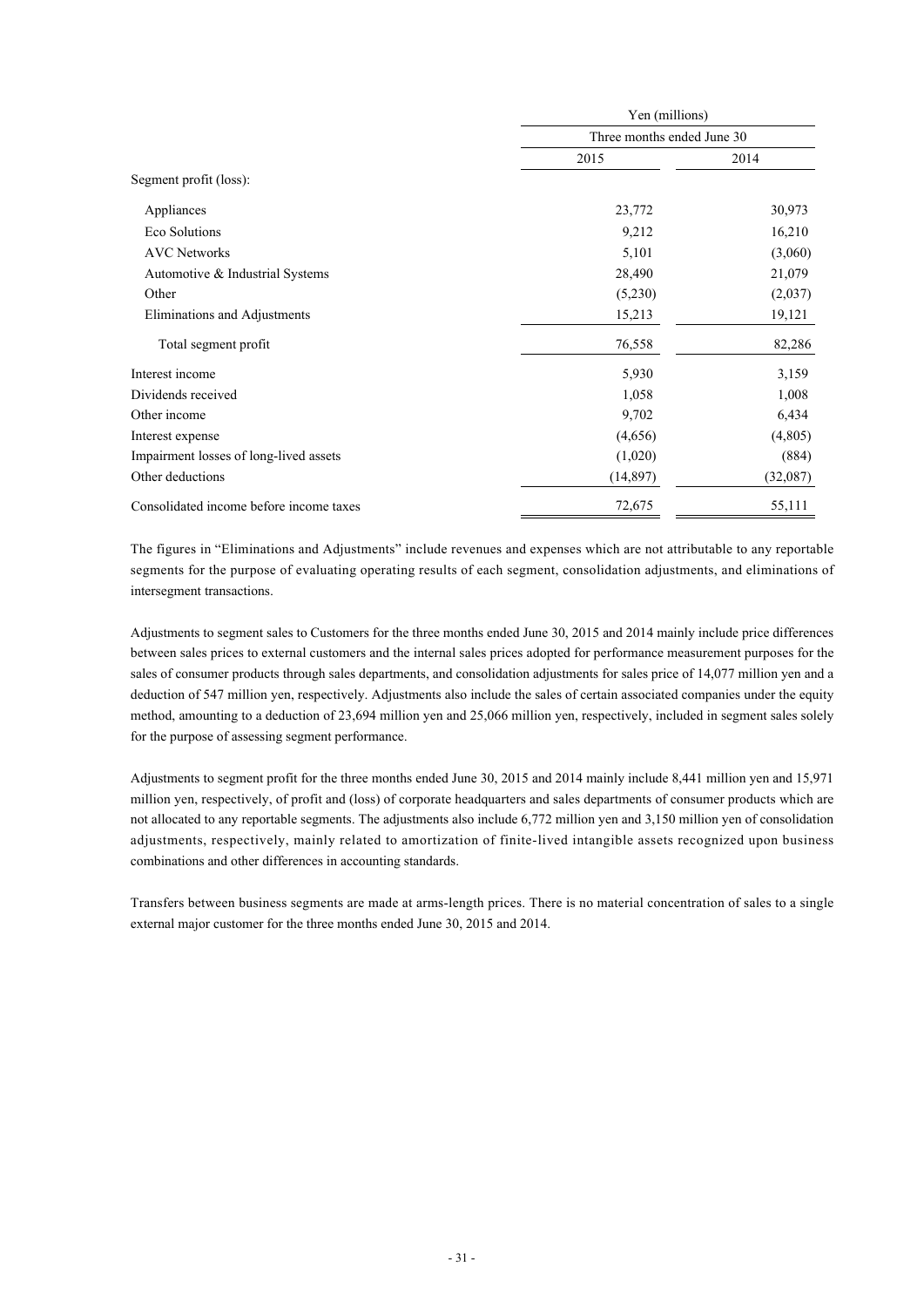# By Geographical Area:

Sales attributed to countries based upon the customer's location for the three months ended June 30, 2015 and 2014 are as follows:

|                                                   | Yen (millions)<br>Three months ended June 30 |           |
|---------------------------------------------------|----------------------------------------------|-----------|
|                                                   |                                              |           |
|                                                   | 2015                                         | 2014      |
|                                                   |                                              |           |
| Sales:                                            |                                              |           |
| Japan                                             | 825,134                                      | 857,417   |
| North and South America                           | 307,478                                      | 282,262   |
| Europe                                            | 169,673                                      | 179,725   |
| Asia and Others                                   | 555,558                                      | 532,876   |
| Consolidated total                                | 1,857,843                                    | 1,852,280 |
| United States included in North and South America | 273,490                                      | 242,174   |
| China included in Asia and Others                 | 264,491                                      | 263,367   |

Major countries or regions in each location are as follows: North and South America; North America and Latin America Europe; Europe and Africa Asia and Others; Asia, China and Oceania

There are no individually material countries of which should be separately disclosed in North and South America, Europe, and Asia and Others, except for the United States of America and China on sales.